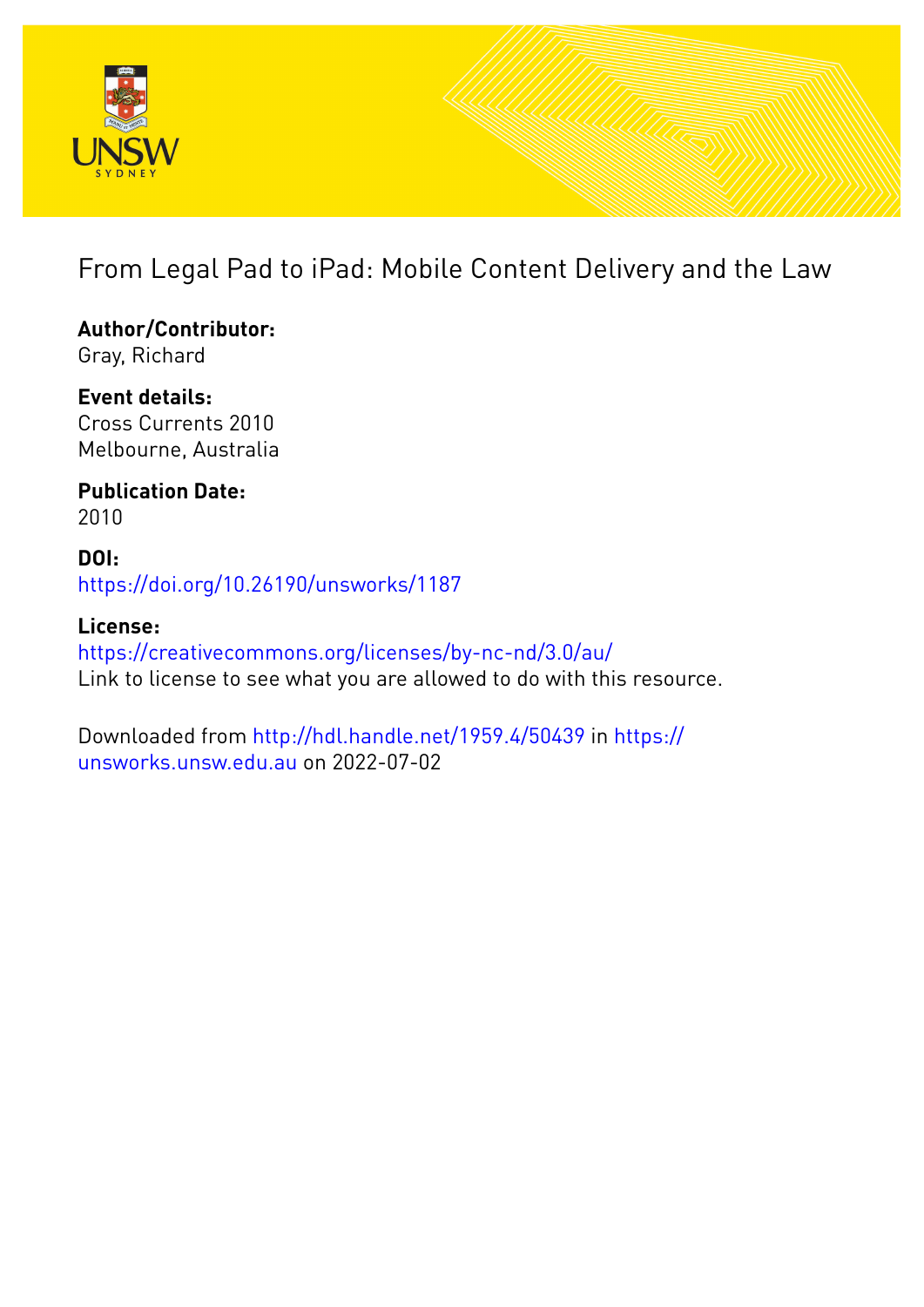### **From Legal Pad to iPad: Mobile Content Delivery and the Law**

Richard Gray Services Team Leader (Science, Engineering & Medicine) UNSW Library, University of New South Wales r.gray@unsw.edu.au

#### *Abstract*

*The prevalence of handheld devices is changing the way people access and use information. Given the strong history of legal content available electronically in Australia, this paper examines the current state of play in providing content via mobile devices. Although there are proven applications for other practitioner based disciplines, such as medicine, can the same be said of law?* 

*This paper seeks to discover whether there is a desire, and indeed a possibility, for mobile content delivery in this discipline. By surveying academics and students, this paper seeks to assess the options of mobile legal scholars and where their access points, or 'content spaces', might be. Further, by examining existing standards and applications, the paper seeks to determine how useful current and future mobile applications are to the legal discipline.* 

*With the sheer amount of information and text involved in legal issues, what role will mobiles play in charting the future of legal content? Are current publisher models conducive to the mobile world, and will this result in a new generation of vendors selling applications as content?*

### **Introduction**

With the proliferation of smartphones and tablet computers on the Australian and global market, accessing electronic content is no longer tethered to a fixed time and place. Yet while the devices have already made breakthroughs for medical scholars and practitioners, this paper begins with the question of what is available for the legal scholar? While this paper has restricted its scope to a survey to academic institutions, and the applications from the major publishers and information providers for such institutions, much of this examination could readily apply to legal practitioners. However, this paper recognises from the outset that there are a multitude of issues for practitioners in the field that are worthy of their own examination.

This paper is not intended to be a comprehensive overview of the development of the mobile market in Australia, nor does it cover every potential application and use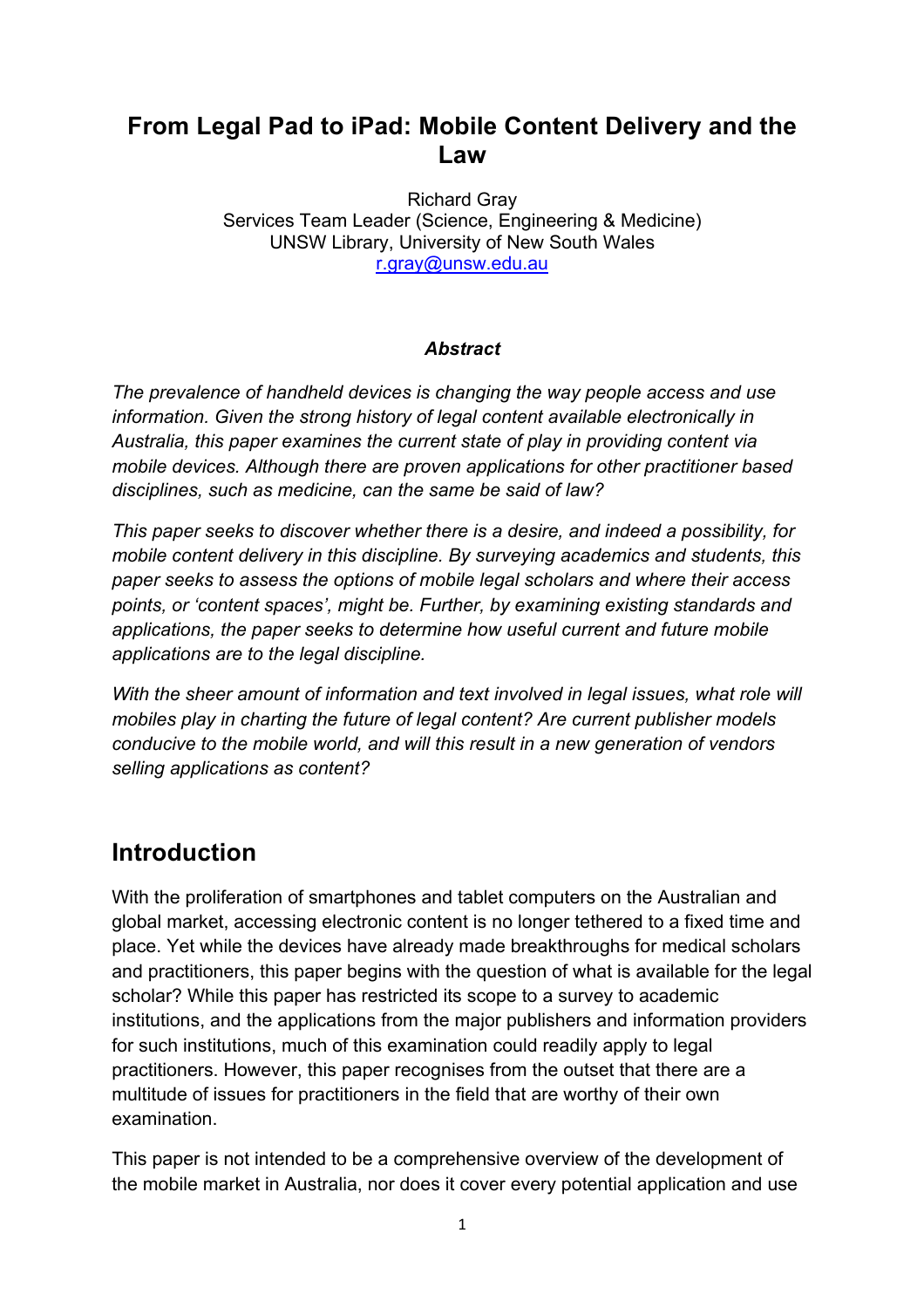for mobile devices by legal scholars and practitioners. Instead, it is designed to give a snapshot of some of the options available to legal scholars in Australia, as compared with other practitioner-based disciplines such as medicine. As this paper follows a device agnostic approach to mobile content delivery, this paper will not dwell for too long on the technological aspects of mobile applications, although it is the rapid growth in technology that has led to the widespread usage of these applications. Instead, this paper examines mobile content delivery in terms of content space and what may need to occur to make that space part of a scholar's working life.

This paper is divided into seven main sections. Part I is a literature review designed to state the importance, penetration and growth rates of the mobile content market. Given how much of that literature concerns applications available in the medical discipline, Part II concerns the uptake of mobile devices in the similarly practitionerbased discipline of medicine. Part III dissects the results of a survey of academic staff and higher degree research (HDR) students conducted at the University of New South Wales (UNSW) Faculty of Law to determine if mobile content is being used, and indeed if there is a desire to use mobile content in the legal discipline. Part IV gives a snapshot of some of the mobile applications and interfaces available for the legal discipline from the major publishers, and analyses them according to current mobile web standards and best practices. Similarly, Part V looks at some of the barriers that may prohibit Australian legal scholars from having access and complete usability of these same applications. Part VI considers how mobile applications have changed the "content spaces" in which information is retrieved, and finally Part VII projects some of the future uses mobile applications may have for the legal discipline and the study of law.

### **I. Literature review**

### **What is the mobile web? Defining the future mobile landscape**

In order to state the importance, penetration and growth rates of the mobile content market, a literature review has been conducted. This review has been based on a number of specific library information science (LIS) databases - namely Library and Information Science Abstracts (LISA), Library, Information Science & Technology Abstracts (LISTA), Australian Library and Information Science Abstracts (ALISA) and Library Literature & Information Science – along with Web of Science, Scopus and PubMed were used for medical literature and IEEE Computer Society Digital Library, along with Education and Information Technology Digital library (EdITLib), for articles from a computer engineering/educational perspective. Given the nature and immediacy of the subject matter, web resources were also incorporated into this review. Articles and websites discovered via Google and Google Scholar were paramount, as several law and technology blogs had far more recent information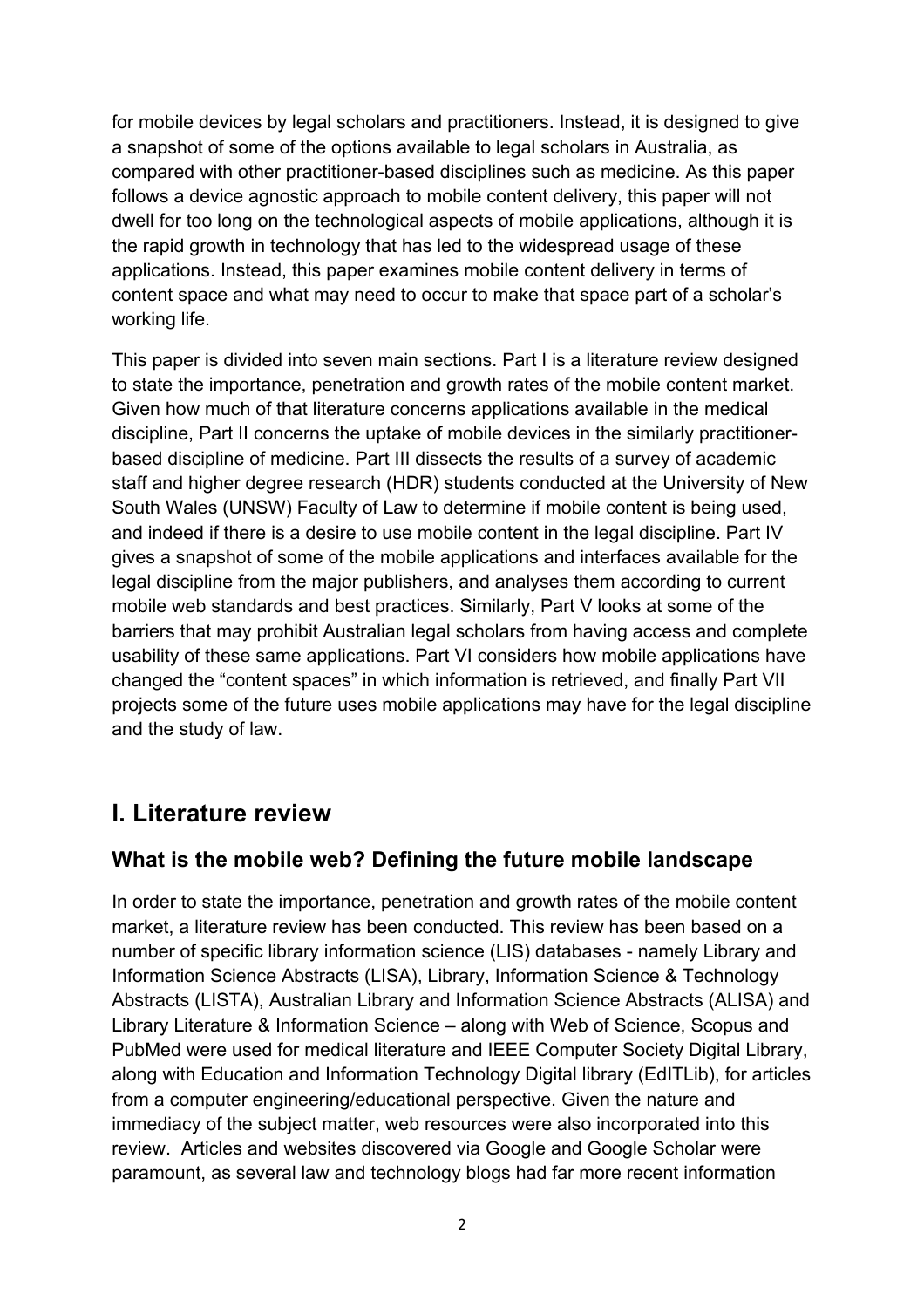than the academic literature in most cases. Needham and Ally's ((Needham & Ally, 2008) & (Ally & Needham, 2010)) two excellent edited volumes from the proceedings of the biennial M-Libraries Conference also provided primary starting points for additional reference searches.

The *mobile web* and *mobile devices* can be defined in a number of ways. Prior to the development of mobile technology, content delivery had been defined by users being in a fixed place and time. The mobile phone, and similar technologies, has changed this as it "represents a transition from a world in which telephones were tethered, like goats, to a wall, to a world where communication is always possible" (Naughton, 2008). As such, the "mobile web" may be defined as "the World Wide Web which [is] accessed through a mobile device ranging from a cellular phone to an iPod Touch. It constitutes the entirety of the Internet and is not limited to websites which have been specifically designed for mobile viewing" (Kroski, 2008). While the mobile device itself can theoretically be anything from a phone to a laptop computer with wireless Internet connectivity, for the purposes of this article the definition of a mobile device can be considered to be any handheld or pocket-sized computer device with a display screen and an input device, capable of web-connectivity. Primarily, this will mean smartphones (such as the iPhone or BlackBerry) or other portable multifunction device such as the Apple iPad. "For a user, a mobile device can never be too small, too light or have too long a battery life" (Satyanarayanan, 2010, p. 5).

The majority of the literature tends to agree that mobile devices will be the primary method for accessing online content within the next decade. The Pew Research Centre interviewed a panel of experts to "assess scenarios about the future social, political, and economic impact of the Internet" (Anderson, 2008). Overwhelmingly, they identified mobile technologies as the primary factor impacting on Internet usage. Indeed, 77% of the 578 experts panelled (Anderson, 2008) agreed that the mobile phone will be the primary connection tool to the Internet by 2020. The *Horizon Report 2009* goes one step further and identifies mobile technology as being adopted by a majority in one-year or less (Johnson, Levine, & Smith, 2009, p. 5). The *Horizon Report 2010* continues with this trend, adding that: "The mobile market today has nearly 4 billion subscribers, more than two-thirds of whom live in developing countries. Well over a billion new phones are produced each year, a flow of continuous enhancement and innovation that is unprecedented in modern times" (Johnson, Levine, Smith, & Stone, 2010, p. 9). It was also predicted that the current number of touchscreen handsets sold is set to double in 2010, with a projected worldwide sales of 362.7 million. This represents a 96.8 per cent increase over the 2009 figures (Pettey, 2010). However, by early 2010, Gartner was already reporting that 314.7 million mobile phone units had been sold worldwide (Tudor & Petty, 2010), pushing the total number of phones worldwide to over 5 billion in 2010. Whatever the time-frame, there appears to be an accelerated rate of mobile phone adoption globally and an agreement in the literature that mobile devices are becoming the means by which the majority of users will access online content.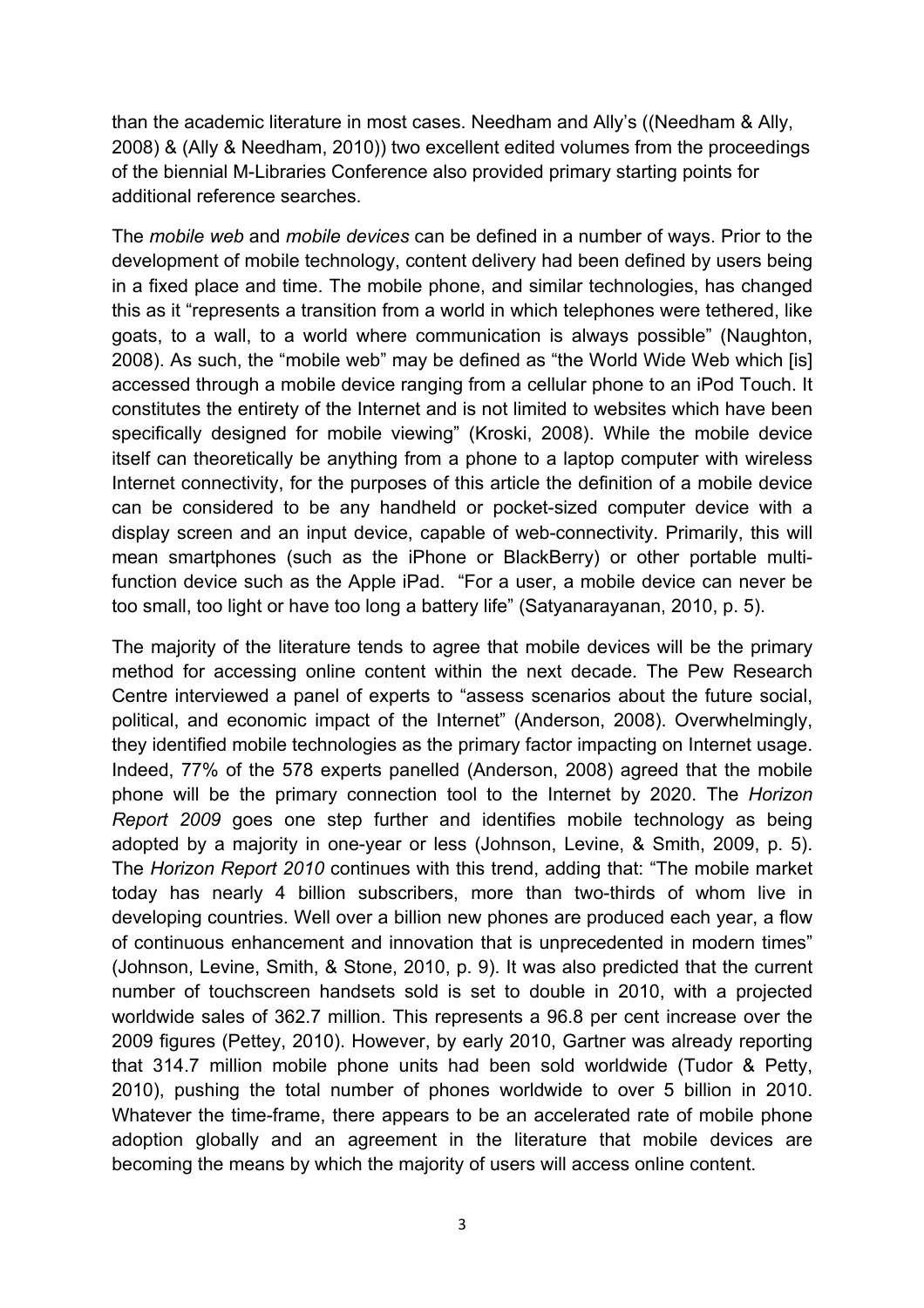Scholars in the area of mobile technology do not necessarily equate an increasing technological presence with corresponding increase in levels of learning skills. Although mobile technology has been around for decades, recent advances in technology has made engagement with mobile content increasingly routine (Saravani, 2010, p. 2). Consequently, this represents a larger number of people accessing their information in mobile environment. Yet mobile access and mobile learning is not the same thing. O'Malley et al (2003, p. 6) states that "Any sort of learning that happens when the learner is not at a fixed, predetermined location, or learning that happens when the learner takes advantage of the learning opportunities offered by mobile technologies". Mobile technology has simply made it easier for this content to be communicated. As is discussed in the remainder of the paper, some of the challenges for libraries will be in striking a balance between catering for new forms of mobile technologies and a consistent teaching and learning regime across all of its users.

### **II. Mobile medical and Educational e-content**

Before turning to specific examples from the legal discipline, it is worth examining how far the medical scholars and practitioners have already come with their usage of mobile devices. Indeed, the need for mobility has long been recognised in the world of medicine. A case study from a health service in a less-developed country showed that increased access to medical information had a corresponding increase in confidence to request support for their technical needs, along with a better understanding of their work processes and specifications (Iluyemi, 2008). Like the library information science literature, the medical literature shows trends towards practical application. It sees training and educational prospects for regional medical students via mobile videoconferencing (Harris, Smith, & Armfield, 2007), point of care information delivery systems (Hauser, Demner-Fushman, Ford, & Thoma, 2004) and even the cessation of smoking (Whittaker et al., 2008).

Similar to the legal discipline, medicine is a practitioner-based discipline that often relies on point-of-need content delivery. For example, the BMJ Group provides a mobile interface for their *Best Practice*, a diagnosis and clinical treatment tool targeted for practitioners who have patient contact. Yet the application of the law is not as universal as the application of medical treatment. Put simply, the guidelines for the practice of medicine may differ from country to country, the human body does not differ significantly based on location. The law, on the other hand, will differ from one jurisdiction to the next, which may partly explain why there are limited mobile applications for legal scholars in Australia. However, there is yet to be a study as to how legal practitioners use information in the field, and specifically those practitioners who are in frequent transit. As this paper is chiefly concerned with applications for the legal scholar, and not necessarily solicitors, barristers or officers of the court, this will not be explored in depth here. However, it is worth drawing a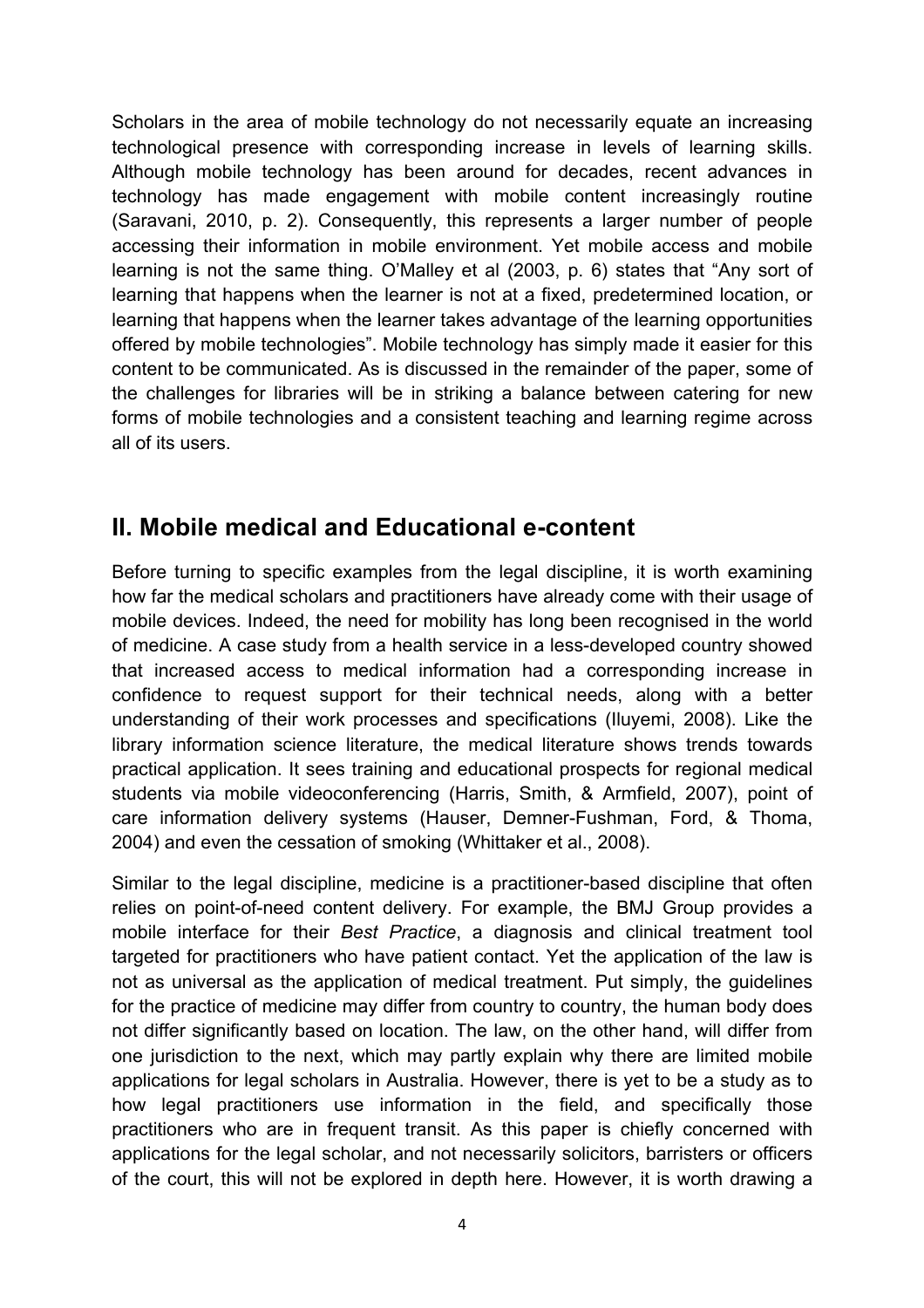parallel between the medical and legal disciplines for two reasons. Firstly, there has already been some progress in the exploration of how medical practitioners may use mobile devices. Secondly, and perhaps more importantly for the purposes of this paper, there are already a large number of mobile applications for the medical market.

A number of medical publishers and academic institutes have already begun to take part in the delivery of their content to the mobile scholar. Apart from the aforementioned BMJ, Medline has developed MedlinePlus, PubSearch offers a thirdparty mobile interface to the PubMed database and Elsevier's Scopus database has recently developed a Scopus Alerts application for the iPhone. The mobile device also has a number of other field applications. The Duke Global Health Institute, part of the Duke University in North Carolina, has recently introduced iPads to conduct field research "with the goal of preparing them for the limitations they'll encounter when working in a remote, low-resource setting as part of their global health research project" (Schaffhauser, 2010). The study adds that it enables the kind of analysis previously conducted after the fieldwork to be done while still in the field. This changes the very nature of research, and alters the notions that analysis, interpretation and evaluation must be done in a tethered environment. The potential applications for law are also numerous, and these will be discussed further in Part VII along with the current applications and interfaces discussed in Part IV.

### **III. Survey of UNSW Faculty of Law**

A survey was made available to full-time academics, sessional staff and HDR students on the topic of 'Mobile Content and the Law' from 23 August to 17 September 2010. Questions pertained to current ownership of a smartphone or similar device, current and intended usage of devices, types of content used and the types of mobile legal content that the respondents would ideally like to access from a mobile device. Of the 60 full time academics, 27% of the cohort responded to the survey, representing a significant cross-section of the academy. Of the total respondent pool, 69.9% were full time academics, 21.7% sessional/casual staff and 8.7% HDR students. It is likely that some of the sessional/casual staff and HDRs were also practitioners, but this was not determined in the survey.

The current ownership of a smartphone or "other similar device" was surprisingly low, with only 65% of respondents stating that they owned such a device. This is perhaps due to a large number of people (65.2%) identifying cost as a prohibitive factor. As one respondent put it: "[U]nless work provided the hardware and internet connection, I'm not likely to be able to afford this technology (even though I think it would be useful and I'd probably use it frequently as I usually spend around 12hr/week working while travelling on public transport)".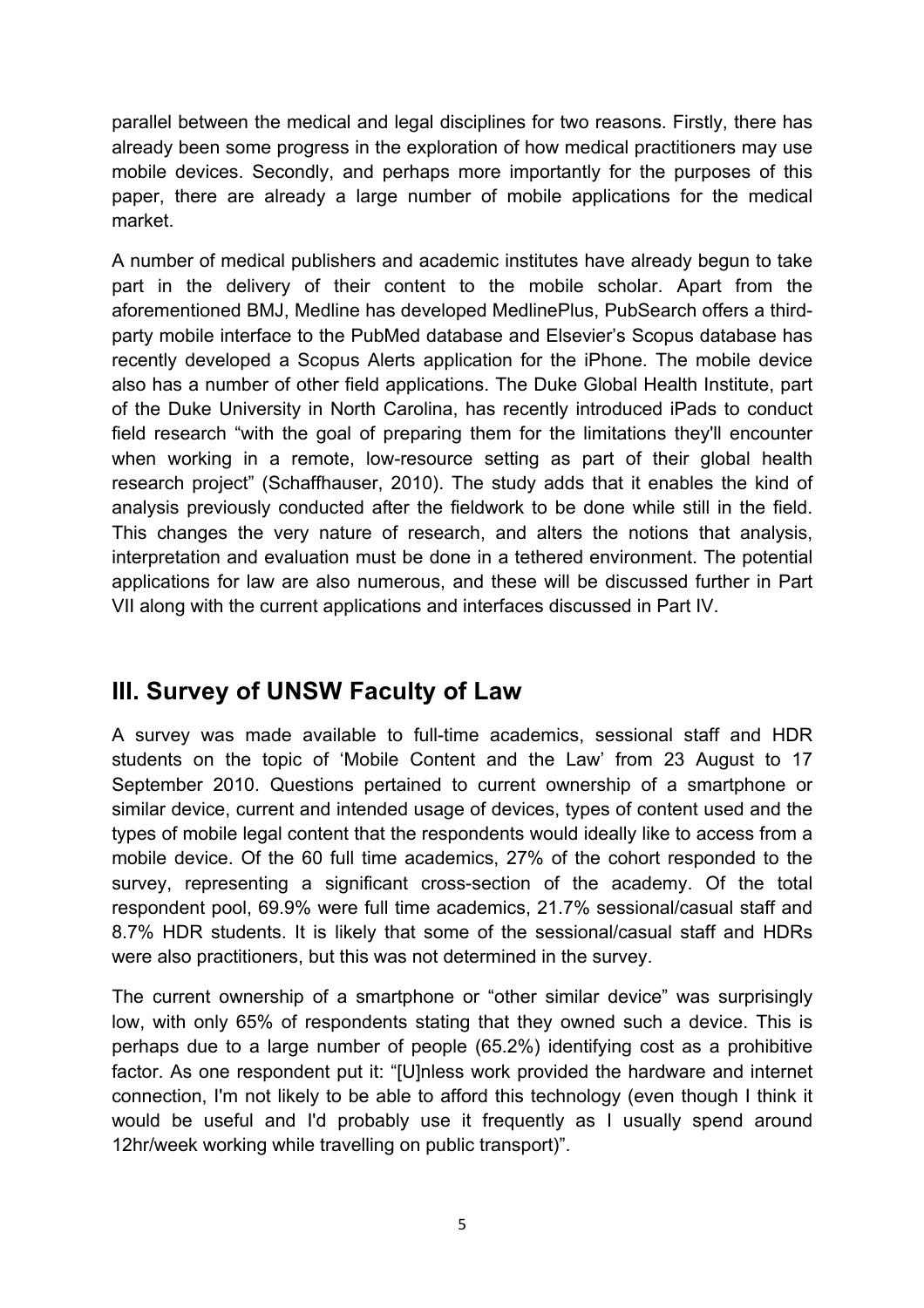Usage was largely, and unsurprisingly, around email (94.4%), mobile calling/SMS (77.8%) and internet browsing (77.8%). The types of content accessed were largely news/RSS feeds (56.5%), social networking (39.1%), business (34.8%) and entertainment (21.7%) being identified as activities engaged in while using a mobile device. However, a large majority of people (82.6%) indicated that they *would* access academic content on a mobile device. "In my 30 year career we have moved from mobile access via CD being 'nice' to mobile access to up to date material being critically important", noted one respondent.

The majority of respondents were not aware of any specific legal applications for mobile devices. The most revealing aspect of that section of the survey was the type of legal content that people would be interested in using were it available on their mobile device. Almost all respondents found (95.7%) News/Alerts either Useful, Important or Essential, which is consistent with the large number of people already using these types of applications. None found them 'Not Useful'. Even stronger were the results for Legislation (Offline) (95.4)% and Case Law (95.4%).

Most perceived iPhones and similarly sized devices as potentially insufficient for traditional legal content. "[The] small size of iPhone means that [it is] only really useful in those instances when unable to access laptop conveniently and need a quick answer (or stuck in transit)". iPads and tablet computers were identified as (82.6%) as an incentive towards using legal content on a mobile device.

The original survey can be found at: http://www.surveymonkey.com/s/mobilelaw

### **IV. Legal landscape**

#### **An e-Legal tradition**

Australia has had a long tradition of providing legal information and resources online. While much of the focus in a post-iPhone/iPad world has been on paid applications, or 'apps', it is difficult to avoid speaking about one of the major free legal resources online: AustLII. The Australasian Legal Information Institute (AustLII) has existed since 1995 (Greenleaf, 2010), prior to many Australians having access to the Internet. Indeed, at the time Richard Susskind penned *The Future of Law* in 1996, there were less than 40 million users of the web globally (Susskind, 2010b). Compare this figure to some 1.8 billion users by the end of 2009 (Miniwatts Marketing Group, 2010). AustLII is at the core of a global movement aimed at providing free online access to legal information. With its largely text-based format and strict adherence to accessibility requirements, it is already in a good position to be adaptable to the mobile environment. As discussed below, this repackaging of free legal content is an essential element of mobile content delivery and the law.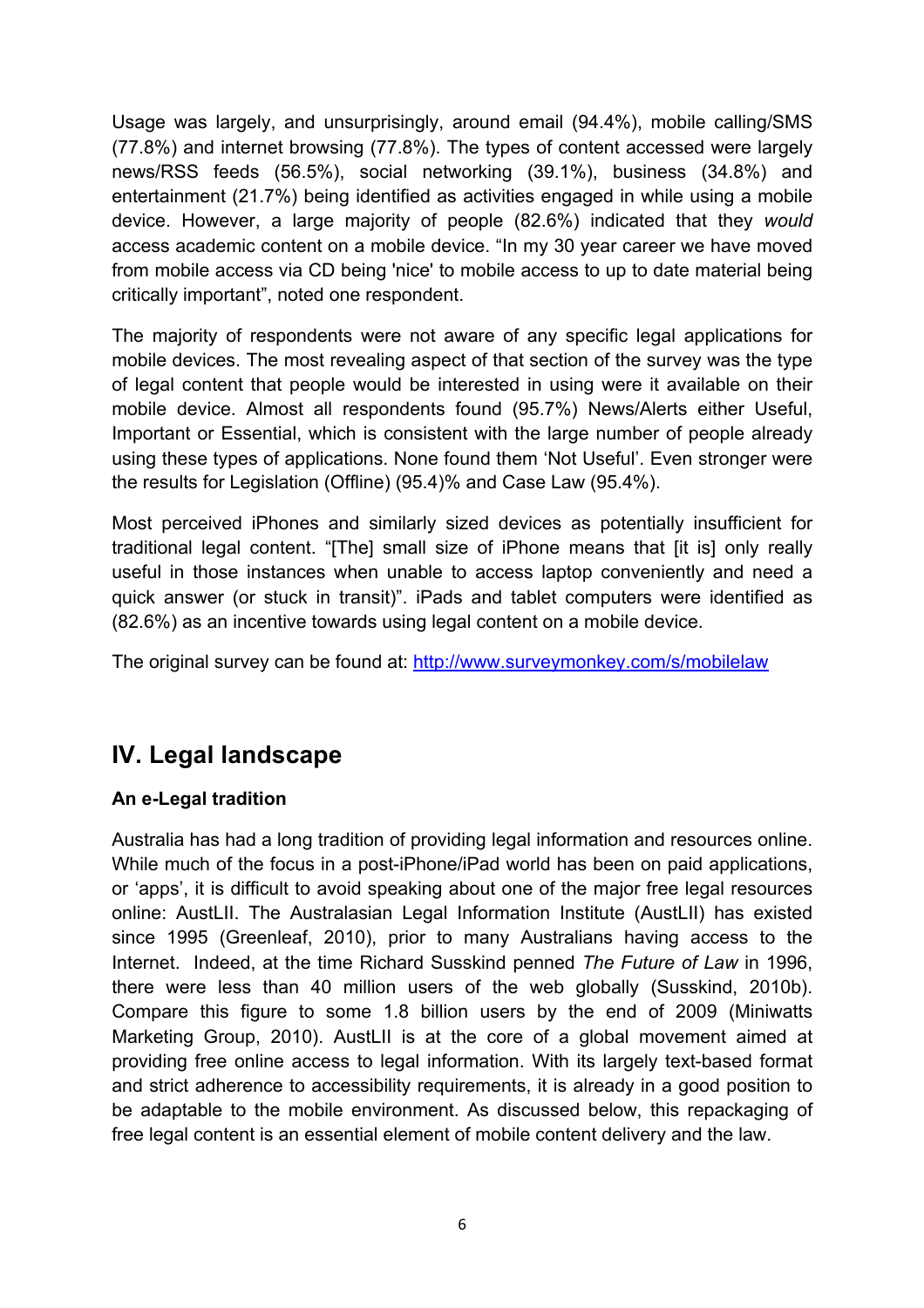The aim of the remainder of this section is to give a snapshot of what is currently available to Australian legal scholars, including those major applications and platforms available to scholars in the US and UK, and determine to what extent there is a level of support for the growing number of users who access their e-content primarily from a mobile device.

#### **Mobile law applications**

In order to assess the available mobile content for the legal discipline, one must first establish a methodology for the assessment. User experience and relevance is the primary grounds for measurement, as technological standards are not covered by the scope of this paper. As a basic starting point, the *W3C Mobile Web Application Best Practices (W3C Candidate Recommendation)* have been used (W3C, 2010). This organisation served as the referral point for the recent Australian Flexible Learning Framework on m-learning, and the W3C recommendations in the earlier *Mobile Web Best Practices 1.0* (W3C, 2008) were considered "as a necessary adjunct to working the recommendations contained within the reports" (Saravani, 2010, p.7). From this we can summarise the following factors as fundamental elements to be considered in examining our mobile applications:

- user control, including navigation
- data size, including the size of the application and data retrieved
- **text size/control**
- load times
- web connectivity/redirects
- web standards, including the use of pop-ups and nested tables
- **purpose is for users "on the go" (W3C, 2007)**

In our legal scholar context, it is appropriate to add the **cost** of an application and ongoing subscriptions. Kajewski (2010, p. 61) notes that in relation to medical applications, "some apps are just not in an affordable price range for students" . As mentioned, (65.2%) of UNSW legal scholars surveyed identified cost as a factor in accessing legal content on their mobile device. As mobile applications and devices are largely about personal mobility, often the burden of the cost will be borne by the individual.

In this section of the paper, some of the currently available apps and mobile websites from major publishers have been considered in light of the above standards. It is not designed to be an exhaustive examination of every app available, but rather a snapshot of the types of apps currently on the market. Table 1 represents the costs, size and platforms on which the applications discussed are available.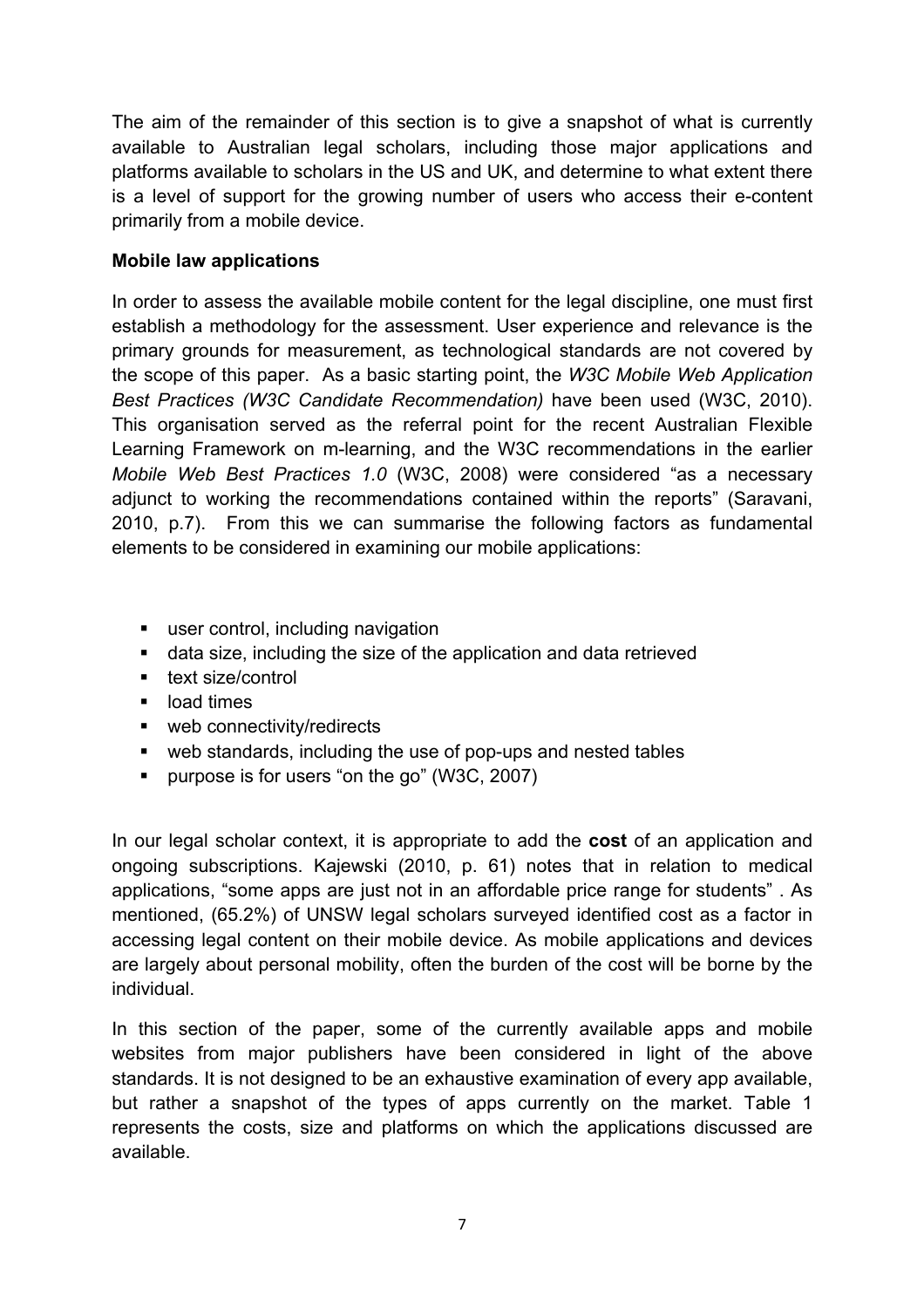- **Black's Law Dictionary 8th Edition** (West/Thomson Reuters): A US legal dictionary that is also available in print and electronic (CD-ROM) versions. With the print version weighing in at over 1900 pages, the mobile application customises the tome for the mobile environment. Although the initial download of this version (1.4.2) is large at 63MB, users can search for terms offline, with hyperlinks to related terms in the dictionary. Search occurs progressively as the user types, meaning words are suggested for the user. Certain content, signified with a double underline hyperlink, connects to Westlaw content (including case law and US Code), but this requires a Westlaw subscription or ID making cost an issue for individuals. The Westlaw content requires that a browser opens on the device, and the user is directed to the regular Westlaw.com site after login by default, but there is also a choice of Westlaw Wireless (see below) and a text-only site that is particularly mobile friendly. This latter is optimised for the mobile web. The app itself has three scalable font sizes. Hard to pronounce words have an audio option available. There is also a version of the application customised specifically for Apple's iPad. It has a clear and specific purpose in both formats, and while the added Westlaw content requires a mobile-web connection and a subscription, it is most useful as a quick search tool for mobile users.
- **LexisNexis Butterworths Concise Australian Legal Dictionary, Third Edition** (LexisNexisAU): Similar to the Black's Law Dictionary for the US market, the app contains over 7600 legal words and phrases. The initial download for this version (1.01) is minimal at 6.0 MB. Users search exclusively offline, and this results in incredibly fast searches. Like the *Black's*  app, search occurs progressively as the user types, and results appear instantaneously. Related terms are suggested. It requires no additional subscriptions beyond the initial cost of the purchase at a comparatively cheaper \$19.99. However, this also means that it is useful purely as an offline reference tool, with no connectivity to the LexisNexisAU database. It is available for the iPhone/iPad Touch.
- **Get Cases & Shepardize** (Lexis Nexis (US)): Although the application is free to download, it also requires a subscription to LexisNexis US to access content. The application does not attempt to be all of LexisNexis in app form, but rather (as the name implies) provide a mobile citation service based on Shepard's. The search screen requires a US citation, and gives users the option to "Get Document" or "Shepardise", the latter of which is also available from the document view. Retrieving documents requires a LexisNexis subscription and web connectivity, while load times can be lengthy depending on connection and the size of the document. Provides case briefs, signal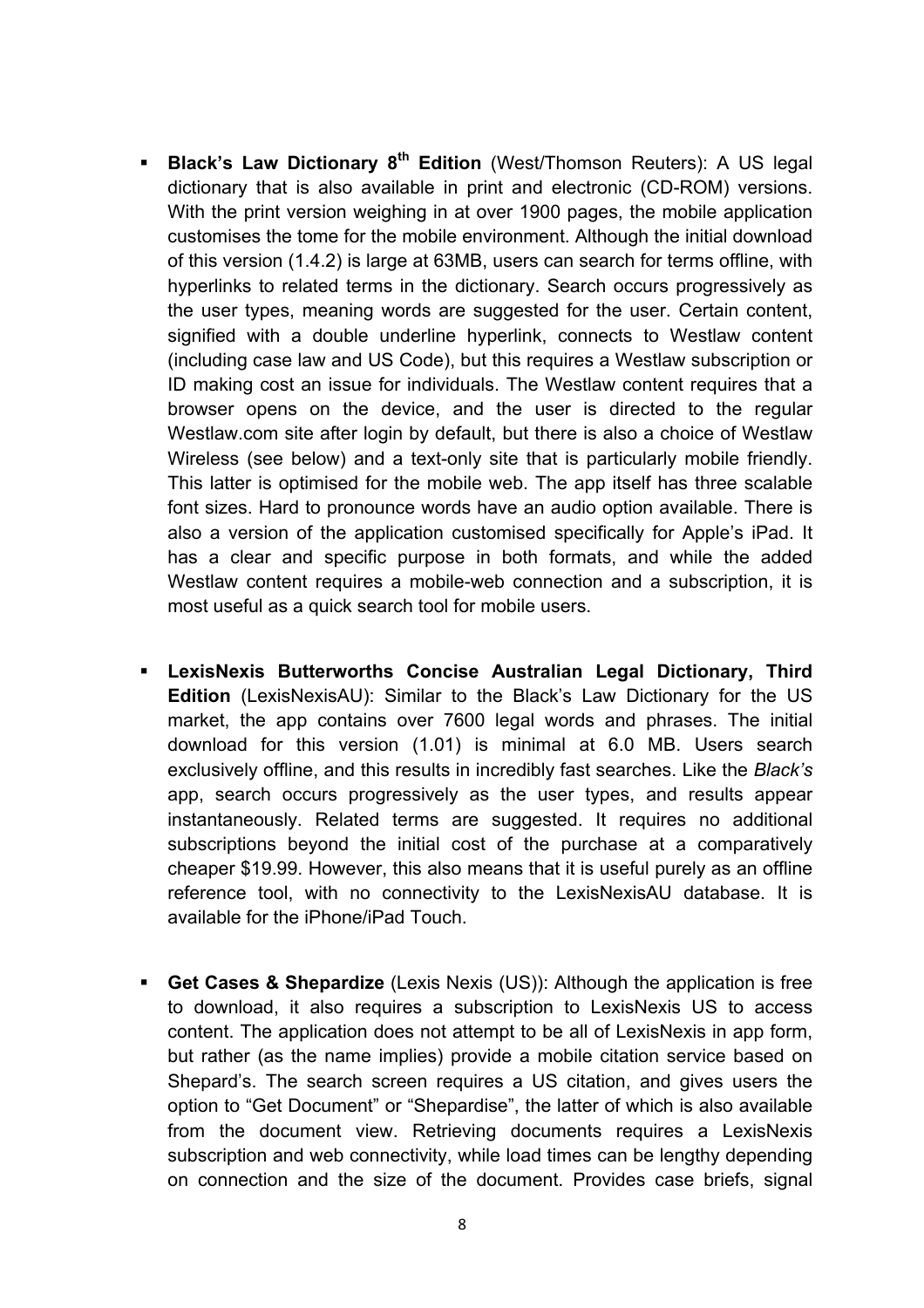indicators for subsequent treatment of cases and case summaries. Navigation is limited when viewing records, as manual scrolling is required to get through sections rather than providing a table of contents. However, users can interact through bookmarks, three font text sizes and emailing documents.

- **iLegal** (Engraved Ltd): Developed by a law student, iLegal is available for both the iPhone/iTouch and the iPad. iLegal represents a significantly large download (213 MB on the iPhone/iPad). The application offers offline access to 5000 items of legislation from the UK, Scotland, Ireland and Wales and the Acts of the Parliament of Great Britain and English Parliament. Tables of contents are given for ease of navigation, and users can browse by year and title. Search terms are highlighted, and interaction is made available via an email option. There has been some question as to the currency and completeness of the legislation (Nearly Legal, 2010), although Engraved states: "New legislation will be added by software updates in the future" (Engraved Ltd, 2010). While replicating online material or large amounts of text offline is not the most ideal use of the mobile environment, it does serve as a useful quick reference tool. However, the price may prohibit this from being in every scholar's or student's device. Based on freely available information, possible from sources such as the UK's Office of Public Sector Information (OPSI), iLegal Legislation is an example of smaller publishers using the mobile medium to enable them to charge for otherwise freely available legal information in the same way that larger publishers do. The benefits to the consumer are convenience and a mobile-friendly interface.
- **LexisNexis Australia Unreported Judgments (Beta)** (LexisNexis AU): This is not an app, but rather a tailored version of a website for iPhones and BlackBerry devices. "Unreported Judgments contains over 170,000 full text decisions from the High Court, Federal Court, Supreme Courts of all Australian States and Territories, Family Court of Australia, Land & Environment (NSW), Takeovers Panel, Federal Magistrates Court, Administrative Appeals Tribunal, District Court NSW (selected cases) and District Court WA (selected cases)" (LexisNexis Australia, 2010).Text does not automatically resize and adapt to the phone screen, at least in the case of the iPhone. As it is web-based, it requires an Internet connection at all times to use.
- **Westlaw Wireless** (West/Thomson Reuters): Westlaw Wireless is another web-based mobile interface for the existing Westlaw database designed for multiple platforms. Westlaw has commented that their mobile strategy is to be device agnostic: "It's all about enabling access to Thomson Reuters' content 'anytime, anyplace, and anyway.'" (Hane, 2009) Users with a valid Westlaw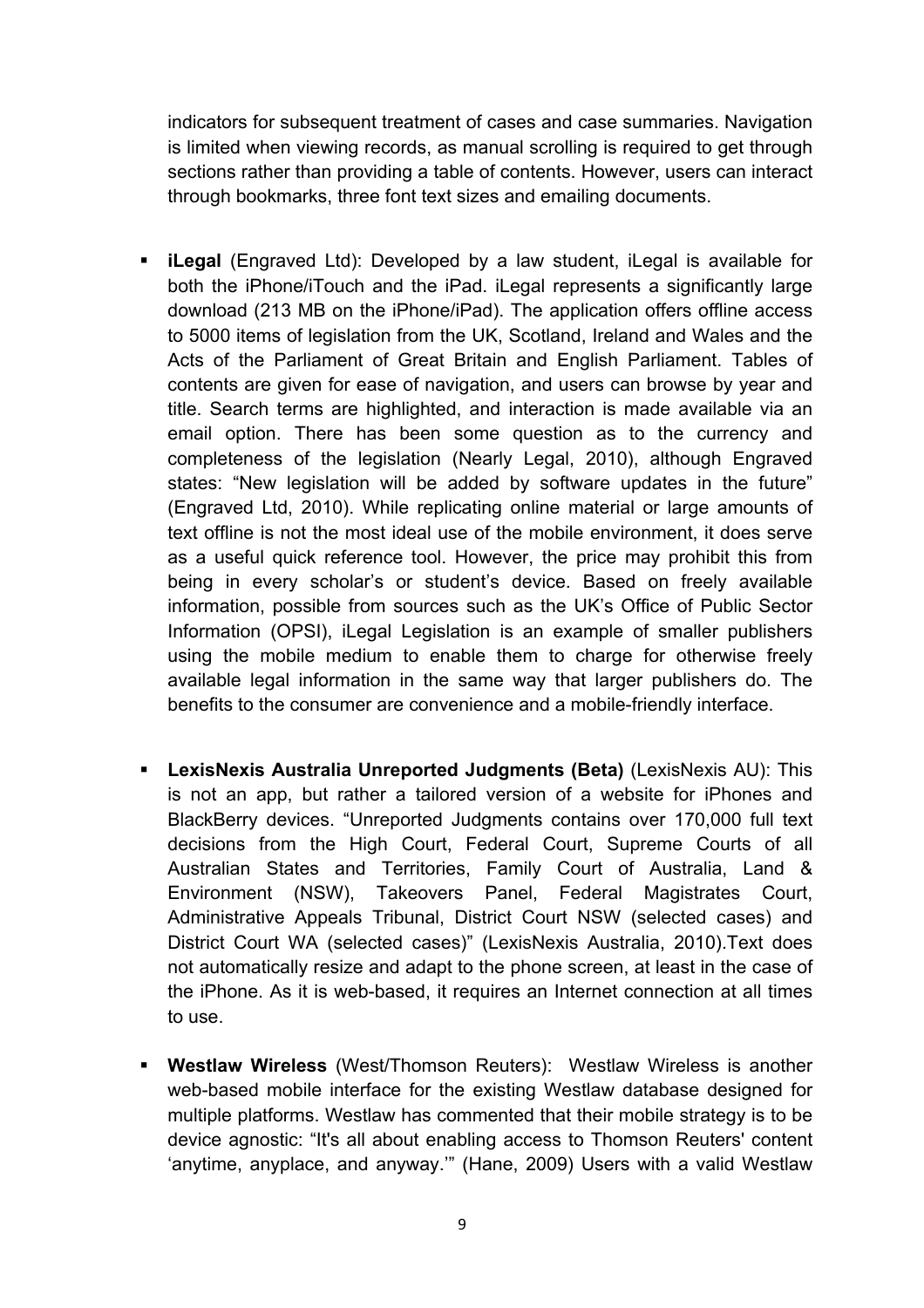login and subscription are given a custom search screen with the following options: Find a Document (requires names of parties or citation), Find & Print, KeyCite a Citation (citation service) and Search Westlaw. The latter also features a custom search screen allowing one to use natural language and or Terms and connectors to search the Westlaw database. All features require a valid Westlaw account and password, so again cost is an issue for individuals. The display and text are optimised for the mobile environment, and the dynamic text adjusts to the orientation of the screen. Load times are dependent on the speed of the connection. Email sent from the interface is also optimised for mobile viewing.

 **Westlaw Next** (West/Thomson Reuters): Similarly, Westlaw Next is a mobiletailored version of the Westlaw Next platform that can operate on the iPhone, BlackBerry and Android-based mobile devices. Westlaw Next is an enhanced search platform aimed at researchers. "So users come to Westlaw for legal research for two primary types of tasks: 1) known document retrieval and 2) exploratory issue-based research. The first needs to be made as simple as possible. The second is the real heart of the matter. Westlaw researchers did a masterful job of breaking down the process of online research" (McKenzie, 2010). At the time of writing, Westlaw Next was not available for the Australian market.

Table 1 (below) is a summary of some of the larger publisher applications and interfaces available for mobile devices currently, along with some of the independent and targeted applications available at the time of writing.

| <b>Product</b>                                                                                       | <b>Publisher</b>             | <b>Price</b>                                                             | <b>Size</b>       | <b>Access via</b>                                            |
|------------------------------------------------------------------------------------------------------|------------------------------|--------------------------------------------------------------------------|-------------------|--------------------------------------------------------------|
| <b>AustLII</b>                                                                                       | <b>AustLII</b>               | N/A                                                                      | N/A               | Web. No<br>dedicated app.<br>XML reads on<br>mobile devices. |
| <b>Black's Law Dictionary</b><br>8 <sup>th</sup> Edition                                             | West/Thomson<br>Reuters (US) | \$59.99 (connection<br>to Westlaw<br>materials requires<br>subscription) | 63.0 MB           | Dedicated app<br>(iPhone/iPod<br>Touch).                     |
| <b>Constitution (The</b><br><b>Consitution of the</b><br><b>Commonwealth of</b><br><b>Australia)</b> | <b>Ken Bremmer</b>           | Free                                                                     | 0.1 <sub>MB</sub> | Dedicated app<br>(iPhone/iPod<br>Touch).                     |
| The Constitution of the<br><b>United States (with</b><br>audio)                                      | West/Thomson<br>Reuters/US   | \$1.19                                                                   | 23.5 MB           | Dedicated app<br>(iPhone/iPod<br>Touch).                     |
| <b>Get Cases and</b><br><b>Shepardize</b>                                                            | LexisNexis (US)              | Free to download,<br>access requires<br>subscription                     | 0.4MB             | Dedicated app<br>(iPhone/iPod<br>Touch)                      |
| <b>iLegal Legislation</b>                                                                            | <b>Engraved Ltd</b>          | \$89.99                                                                  | 213 MB            | iPhone/iPod                                                  |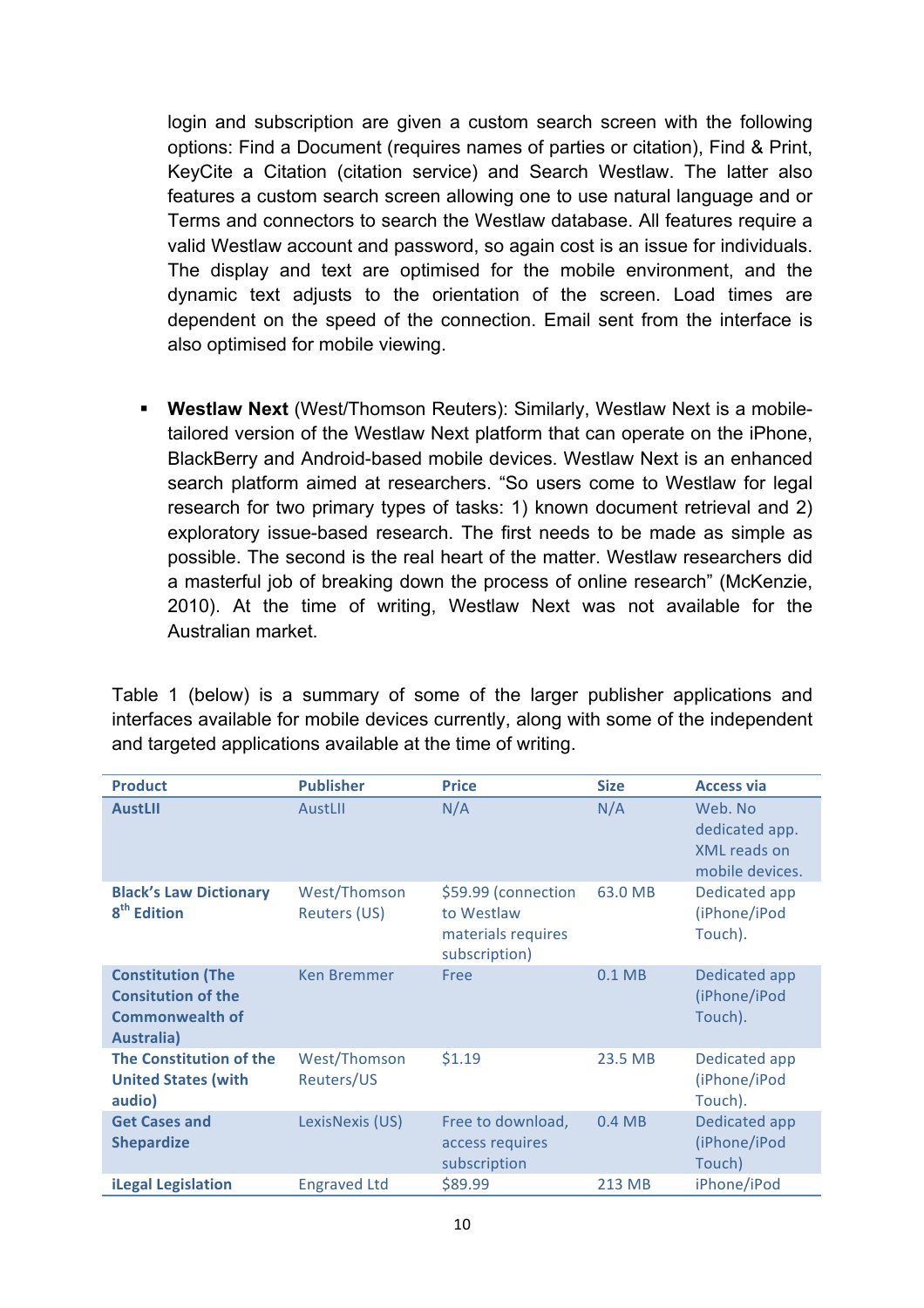|                                                                                                                |                                 |                                        | (iPhone)<br><b>222 MB</b><br>(iPad) | Touch/iPad                                                                 |
|----------------------------------------------------------------------------------------------------------------|---------------------------------|----------------------------------------|-------------------------------------|----------------------------------------------------------------------------|
| <b>Lawstack</b>                                                                                                | <b>Tekk Innovations</b><br>(US) | Free                                   |                                     | Dedicated app                                                              |
| LexisNexis Australia<br><b>Unreported Judgments</b><br>(Beta)                                                  | LexisNexisAU                    | Free                                   | N/A                                 | Web based,<br>formatted for<br>mobile (incl.<br>iPhone and<br>BlackBerry)  |
| <b>LexisNexis</b><br><b>Butterworths Concise</b><br><b>Australian Legal</b><br><b>Dictionary (3rd Edition)</b> | LexisNexisAU                    | \$19.99                                | 6.0MB                               | Dedicated app<br>(iPhone/iPod<br>Touch).                                   |
| <b>Sum and Substance</b>                                                                                       | West/Thomson<br><b>Reuters</b>  | $$59.99 - $74.99$                      | $130 - 167$<br><b>MB</b>            | Dedicated app<br>(iPhone/iPod<br>Touch).                                   |
| <b>Westlaw</b><br><b>Wireless/Westlaw Next</b>                                                                 | <b>Thomson Reuters</b><br>(US)  | <b>Access requires</b><br>subscription | N/A                                 | Web based,<br>formatted for<br>mobile. Westlaw<br>Next has iPad<br>version |

Table 1. Prices of popular law iPhone/mobile apps. All prices are in Australian Dollars unless specified otherwise, and were current at the time of submission. Paid apps are available from the Australian App Store on iPhone or iTunes.

From this brief examination of some of the available applications and interfaces for legal scholars, the following can be gathered:

- There is significantly more US content available than Australian content. Indeed, with the exception of the LexisNexis Australia Unreported Judgments interface, none of the larger publishers have dedicated mobile applications in Australia at the time of writing.
- Amongst the available legal applications for the US market, only a selected number of those are available to Australian consumers.
- Many legal popular applications require an investment for full functionality, both in terms of subscriptions as well as download time, digital storage space and associated bandwidth costs.
- The most effective applications are those that serve specific purposes, such as a legal dictionary or a case citator. Indeed, there are a number of other applications designed specifically for law students –such as the BARBRI Challenge bar-preparation test from Thomson Reuters and the continuing legal education app called CLE Mobile From West LegalEdCentre, both for the US market.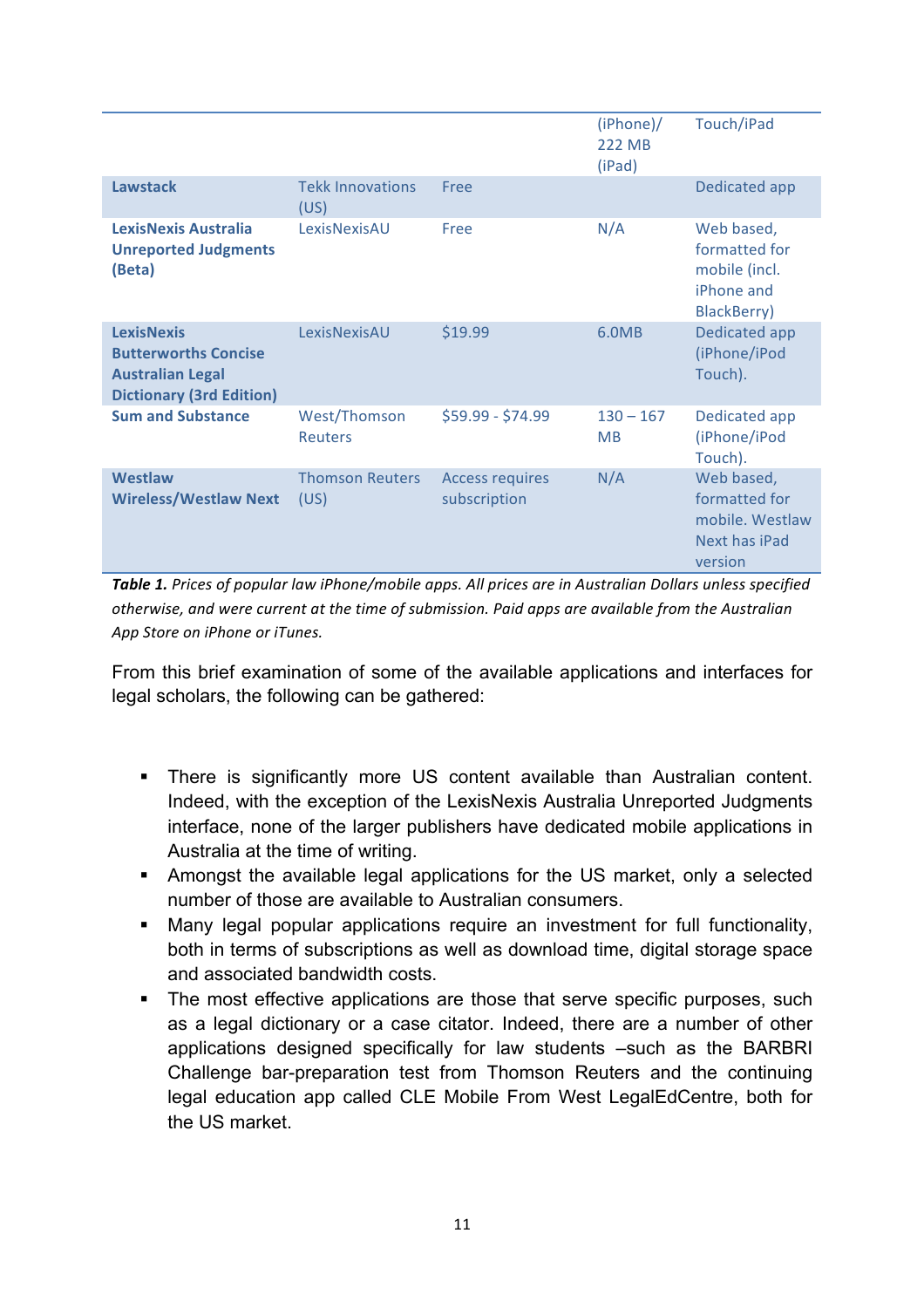- The largely text-based content in the legal discipline requires user-friendly navigation and specific mobile-based applications and interfaces to work in a mobile environment.
- Freely available legal information can be repackaged and sold to consumers in the form of a "time-saving" application.

Where organisations such as AustLII recognised a clear need to have a free presence in a space that was to become the 'norm' for information access for the majority of people, a similar trend has not yet occurred in the realm of mobile content provision in Australia. Despite the rate of mobile adoption being much more rapid than the uptake of web access, a corresponding uptake has not occurred in the provision of mobile legal and scholarly legal content.

### **V. Increasing access to legal mobility**

Many of the current limits to legal content mobility are related to the way the legal information industry has been structured both domestically and globally. The legal discipline differs from other practitioner based areas in a number of fundamental ways, but principally due to the law being a jurisdictionally-based area of study. Despite the free availability of legal information in Australia via Austlii, ComLaw and the various state and federal government web resources, it is also an industry that is dominated largely by the duopoly of two key players: LexisNexis and West/Thomson Reuters. Due to the growing complexity of the law, the legal scholar is increasingly reliant on the secondary sources from those two players that interpret the law at a subscription rate. It is unsurprising then that those mobile applications already available, including *Black's Law Dictionary* (West/Thomson Reuters) and *Get Cases and Shepardize* (LexisNexis) appear to be aimed purely at this practitioner-scholar market.

In the desktop platform environment, there is already a divide between the content available in various jurisdictions. The content available on LexisNexis US is not available on LexisNexisAU and vice versa. Similarly, Westlaw content is not found on Thomson Reuter's Australian platform, LegalOnline. The companies have packaged these as separate platforms with separate content, giving the user multiple entry points to the same company's content. As such, one of the primary hurdles that Australia must face in the global mobile arena is requiring specific mobile applications for its content. That is, in the same way that there is both a US and Australian version of a branded database, present arrangements would require both Australian and US versions of a mobile application.

The issue is not simply one of proprietary arrangements, but one of content demand as well. As law is a jurisdictionally based discipline, the market for Australian legal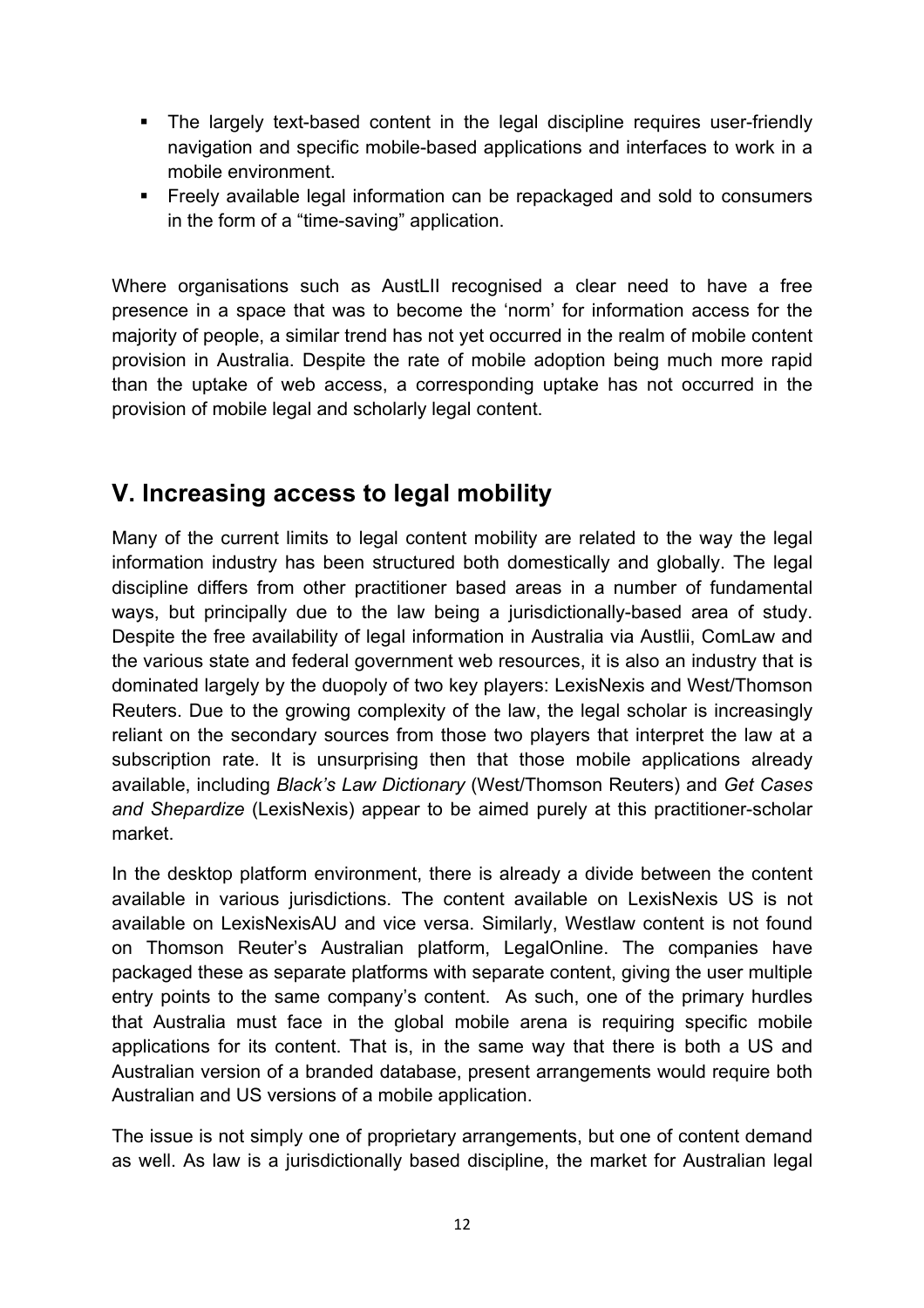content is largely restricted to Australia and those studying comparative legal systems. Adding further complications is that some of these US-specific applications are not actually available to Australian scholars. Applications such as FastCase, another case finder and citation tool, are not available from the Australian version of iTunes. In this particular case, this is due to the closed-world environment of the Apple iTunes store. 'Apps' for the iPhone, iTouch and iPad can only be purchased through the online Apple iTunes stores and used (officially, that is) with an Apple product such as an iPhone or iPad (Busis, 2010, p. 399). These purchases cannot be used on another device, such as a Blackberry, and vice versa. Critics have expressed concerned over the closed world that Apple is creating for users, suggesting it will lead to a "Wal-Martization" of software channels and ultimately fewer choices for the consumer (Doctorow, 2010). In the legal context, this is compounded by the aforementioned jurisdictionally-based strategies of the major legal publishers.

Yet the mobile market also represents a unique opportunity to expand the electronic enterprises of the legal content market, and erode some of the monopolies that have developed. As the UK iLegal Legislation application so aptly demonstrates, there is a potential market for packaging freely available content in a mobile specific format and charging for the convenience. In Australia, AustLII – along with the free access to law via government and parliamentary websites – provides legislation, bills, judgments and even entire journal series online free of charge. In the Australian context, the creators of the primary content are making this freely available. International legal publishers, such as LexisNexis and Thomson Reuters, 'value-add' this content by contextualising it within commentaries and other secondary resources. This additional value makes them valuable resources to the academic and practitioner alike, and explains why universities and other institutions are willing to meet their subscription costs on an annual basis (Arewa, 2006, p. 802). While LexisNexis and West/Thomson Reuters have recognised this trend in *Get Cases and Shepardize* and *Black's Law Dictionary* in particular, it seems that it is only a matter of time before smaller publishers and individuals create practice-specific or other purpose-built applications for the legal scholar, student or practitioner that completely circumvents the publisher model that has thus far survived the print to electronic transition. The mobile model, on the other hand, is not simply one of replication and repackaging of content in a mobile environment: it is one where the format should be seen as important, if not more so, than the content itself. If users are willing to pay for free content in a convenient application, are they paying for the content itself or the package it is delivered in? In this sense, the applications become the product, and not the content itself.

### **VI. Content spaces**

While much of this paper has concentrated on assessing the applications and the publisher models that create them, it is important to acknowledge that increasing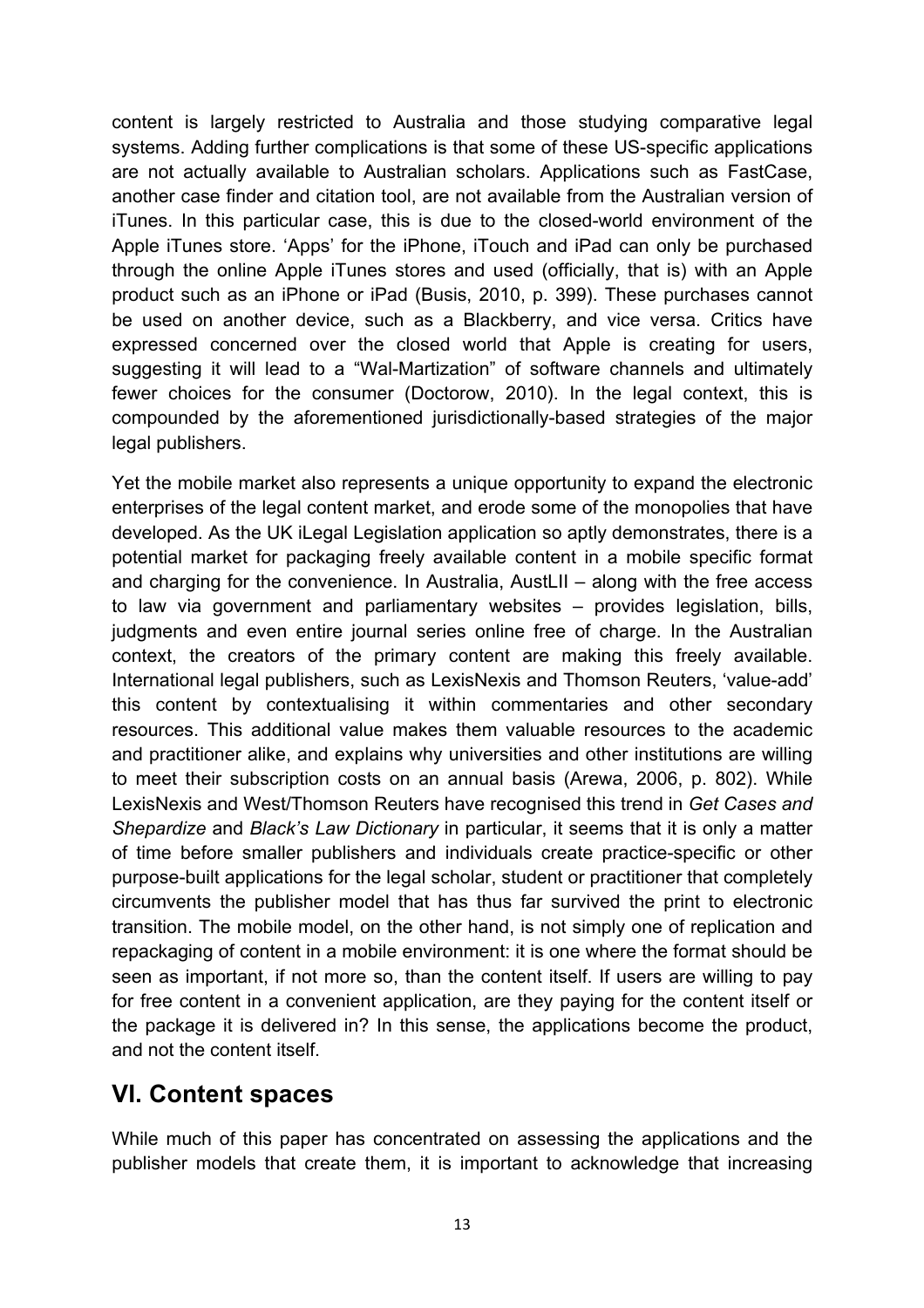mobility occurs in synchronicity with increased 'nomadicity'. In much the same way that cloud computing and mobile technology means content is accessible at any time and any place, it also means that scholars and students are increasingly nomadic in their learning practices. Indeed, mobile learning has challenged the way that educators think about delivering content to students (Sarviani, 2010, p. 1). Mobile learning, like the mobile web itself, can be defined in a number of ways. A broad definition that fits with much of the other literature can be taken to be "learning using mobile and wireless computing technologies in a way to promote learners' mobility and nomadicity nature" (Lee, 2007). It can also be seen as learning that takes place on the move, taking advantage of ubiquitous learning technologies (Aubusson, Schuck & Burden, 2009). The Survey of UNSW legal scholars also identified 69.9% of people accessing content in transit to work, 87% from home and a significantly large 91.3% who accessed content electronically at any other times, such as conferences or other times away from office. The recognition of mobile content users as nomadic and transient subjects is fundamental in understanding the kind of information that may be used by universities and colleges, an environment where the undergraduate student body is almost entirely a transient one.

Mobile devices, and indeed cloud computing, have heightened a need for a shift from thinking about physical spaces to virtual ones, as the retrieval of content can be from as many places as there are users. As people move, the content goes with them too creating new spaces. This place may be called their *Content Spa*ce. Coyne (2010, p. 113) speaks of SIM (Subscribed Identity Module) cards as surrogate or avatar for the phone user, much the same way as an avatar acts in online virtual environments such as *World of Warcraft* or *Second Life*. The SIM itself, notes Coyne, can be detached from the device and inserted elsewhere, making the device itself a mere portal to the content rather than the delivery system in and of itself. Saravani argues that the learner is influenced by the marketplace as much as their course information, and comments that these users may be disappointed if institutional support for their newly acquired devices does not exist. "If this happens, the mobile user's dissatisfaction may not be directed at their newly-acquired device but rather at the institution that has failed to meet their changing needs" (Saravani, 2010). As such, content providers must be aware that the provision of content has to meet the changing needs of the user, and this includes recognising the need to program across multiple platforms such as the iPhone, BlackBerry, Google Androidbased devices and Symbian OS, found on most Nokia SmartPhones.

A number of applications have already begun to think about this changing nature of space and the nomadic student experience. West/Thomson Reuters, for example, have a suite of applications called Sum and Substance. These applications cover a number of subject areas in US law, including contracts, criminal procedure and constitutional law. Each application is well over 100 MB, but contains module-based audio lectures on a number of key topics for law students. Another prohibitive factor is the price. The Australian iTunes has these listed at various prices, starting from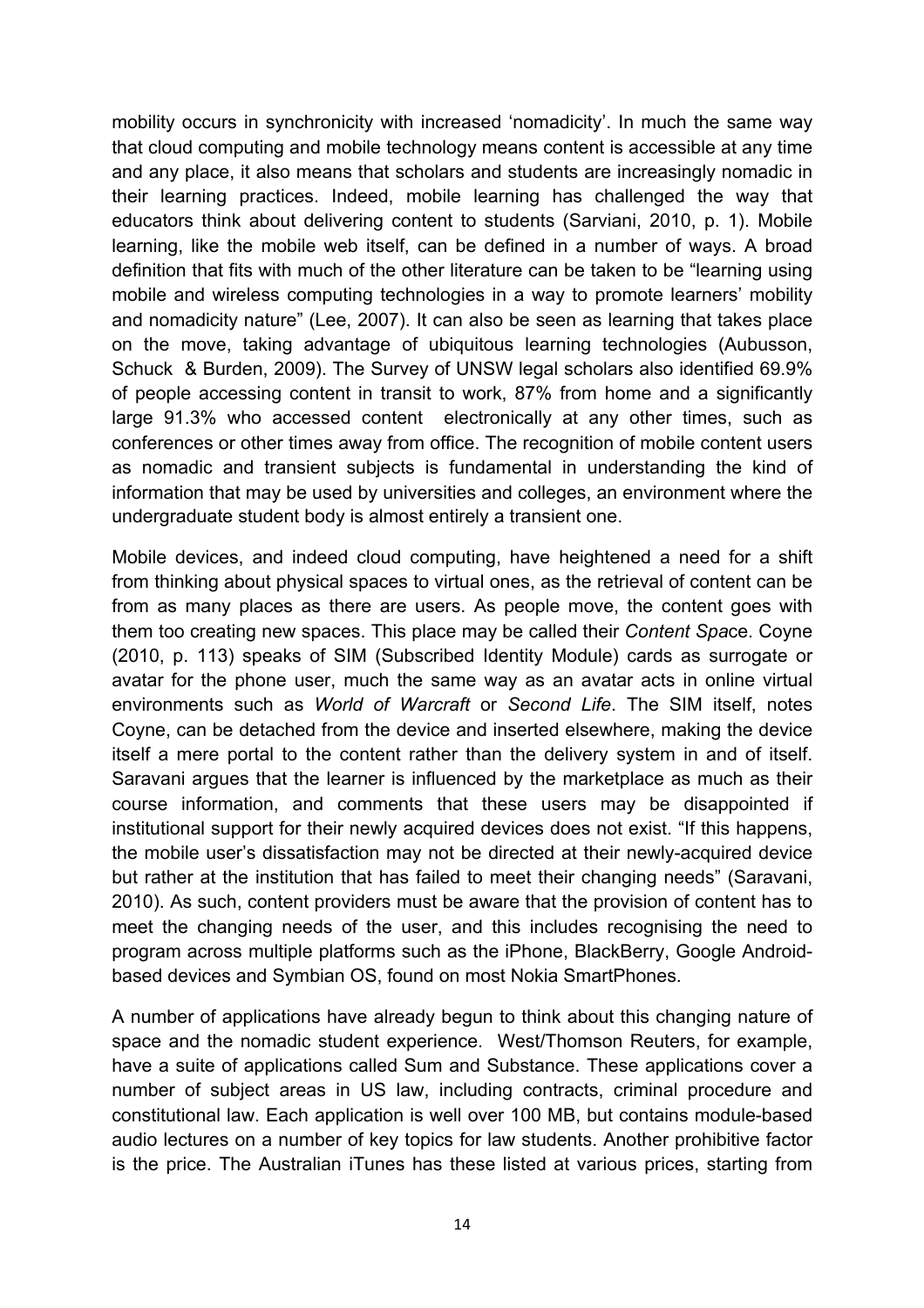\$59.99 and peaking at \$74.99. This may be prohibitively expensive for law students, and given their US focus, are unlikely to be of any use outside of their relevant jurisdiction. These apps go beyond mere podcasting, with integrated reviews for test, and quick referencing and indexing for casual use. They represent an acknowledgement of the nomadic nature of the contemporary student experience, with the lectures now also being available at any time or place. However, to take the next step, publishers may need to start thinking about the changing locations of their users to optimise the usage of their content in a mobile environment.

As the concepts of space shift, so does the concept of jurisdictionally based information. As this paper has already established, many of the publishers in the legal discipline create content for a specific jurisdiction within one platform that is not easily transferable to another jurisdiction's platform. This is partly due to jurisdictional requirements and partly about publisher arrangements. The mobile environment offers the ability to provide a single outlet for multi-jurisdictional content through the geographic location services inherent to 3G networks. Reichenbacher (2009) speaks of the need to rethink the role of location in relevance searches, suggesting locationbased services in a mobile environment can treat the notion of location as an index, a query parameter and as places with meaning attached to them (Reichenbacher, 2009). "Certain places or regions afford or enable certain activities. Reciprocally and even more important for the relevance of information is the fact that mobile activities constrain certain places or regions" (Reichenbacher, 2009). While this may be a perfectly fitting description for the compartmentalisation of legal databases, it can also be viewed as a solution rather than a problem. The adoption of cloud computing into common parlance, that is any virtual servers available on the Internet (Knorr & Gruman, 2008), gives mobile users the ability to access any information from any time or place. By extension, it is feasible that a jurisdictionally based discipline such as law could find a benefit for geographically relevant content delivered through an application that uses geographic location as a variable in mobile activities. In this way, many of the current constraints around the need to develop mobile applications for different territories could be circumvented by using a single application or mobile site to make a variety of legal material available to interested users.

### **VII. Point of Need & the Future of Mobile Law**

The law is a heavily text-based discipline, and as with the medicine discipline, is used on a point of need basis. As we have seen from our exploration of existing mobile applications for legal scholars/students in Part III above, those applications that offer the most for the legal scholar are those that have a particular purpose (e.g. citator, dictionary, news delivery). What follows for medicine may also be true of law, in that the medical literature shows a trend towards current content made for practical applications such as clinical treatment. However, while this paper does not attempt to investigate the mobile usage patterns of legal practitioners, many of the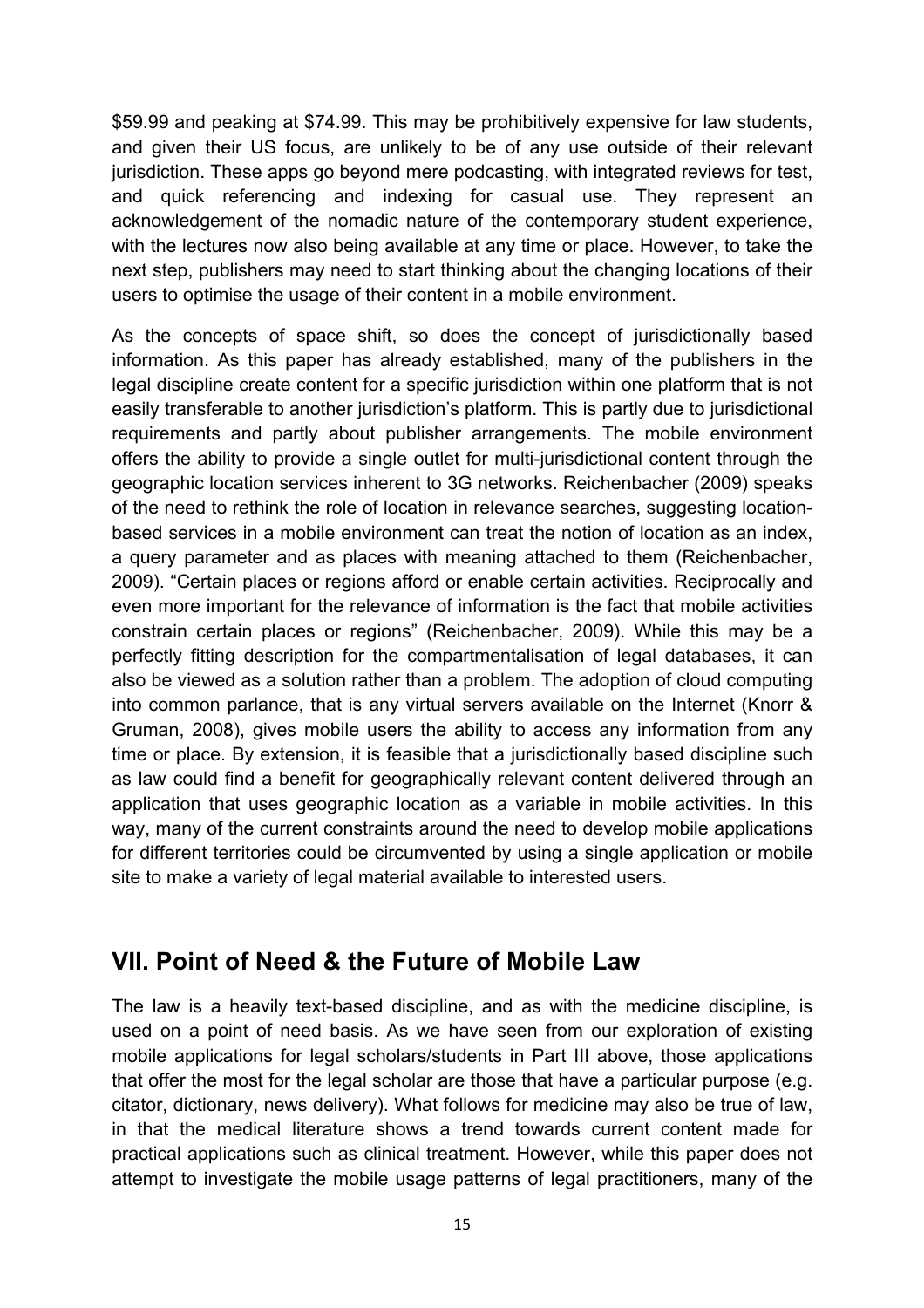existing applications are clearly aimed at this market. LexisNexis Australia could replicate the example of the *Black's Law Dictionary* app, expanding on the recently available *LexisNexis Butterworths Concise Australian Legal Dictionary* with additional online functionality. By comparison, the *Australian Law Dictionary* from Oxford University Press already has a visual and topical keyword structure that lends itself to the electronic/mobile environment, and would be ideal for tablet-based platforms such as the iPhone. For those with existing subscriptions to the platforms, the LexisNexis US *Get Cases and Shepardize* is a perfect model for the obvious applications of the Australian equivalent *CaseBase*, or Thomson Reuter's competing *FirstPoint*. Indeed, subscriptions to these key point-of-need and high-demand services potentially have a market as standalone applications/ products in a mobile environment. Similarly, news applications and RSS feeds will also be directly relevant to the mobile scholar or practitioner.

The Apple iPad and tablet computing also represents a significant leap forward for the future of mobile content in the legal environment. This paper has already identified that law is a unique area that is still very much bound to the paper world. Devices like the iPad, with back-lit screens and custom applications for reading a variety of file formats, represents a way to make that large amount of paper manageable and portable for academics. As such they offer an opportunity where academics can read exactly the articles they want on demand. "Individuals, not institutions, could purchase content — exactly the content they're like, regardless of whether their library subscribes to it or not" (Golub, 2010). In this sense, mobile devices have the potential to not only change the way that legal scholars view and manage their content, but the way in which they access and pay for their content (Golub, 2010). Here we begin to see the potential for the creators of content directly marketing their wares to individuals in a new form. While publishers have always offered individual subscriptions as an alternative to their institutional subscriptions, for the first time the mobile environment offers the ability to provide that content to individuals at those places where the institutional subscription may not be apparent: away from the home or office. On the flip side, one of the challenges for libraries and publishers will be how to effectively use and market stand-alone apps to individuals within the typically IP authenticated/EZProxy environment of institutional subscriptions. Presently the mobile app market is aimed at the individual, but is an 'institutional app' a possibility for the future?

Mobile technology offers the makers of the law a chance to package their content directly. The makers of the law, including courts, parliament and other legislative bodies, make the law freely available via a variety of web-based resources. However, as discussed above, much of the Australian legal content that academic libraries subscribe to is otherwise free material repackaged by international corporations and sold back to us for the 'value added' secondary content, along with being the 'authorised' version of the reports in some cases. In a mobile environment, where the mobile application is the package being sold, as is the case with the UK's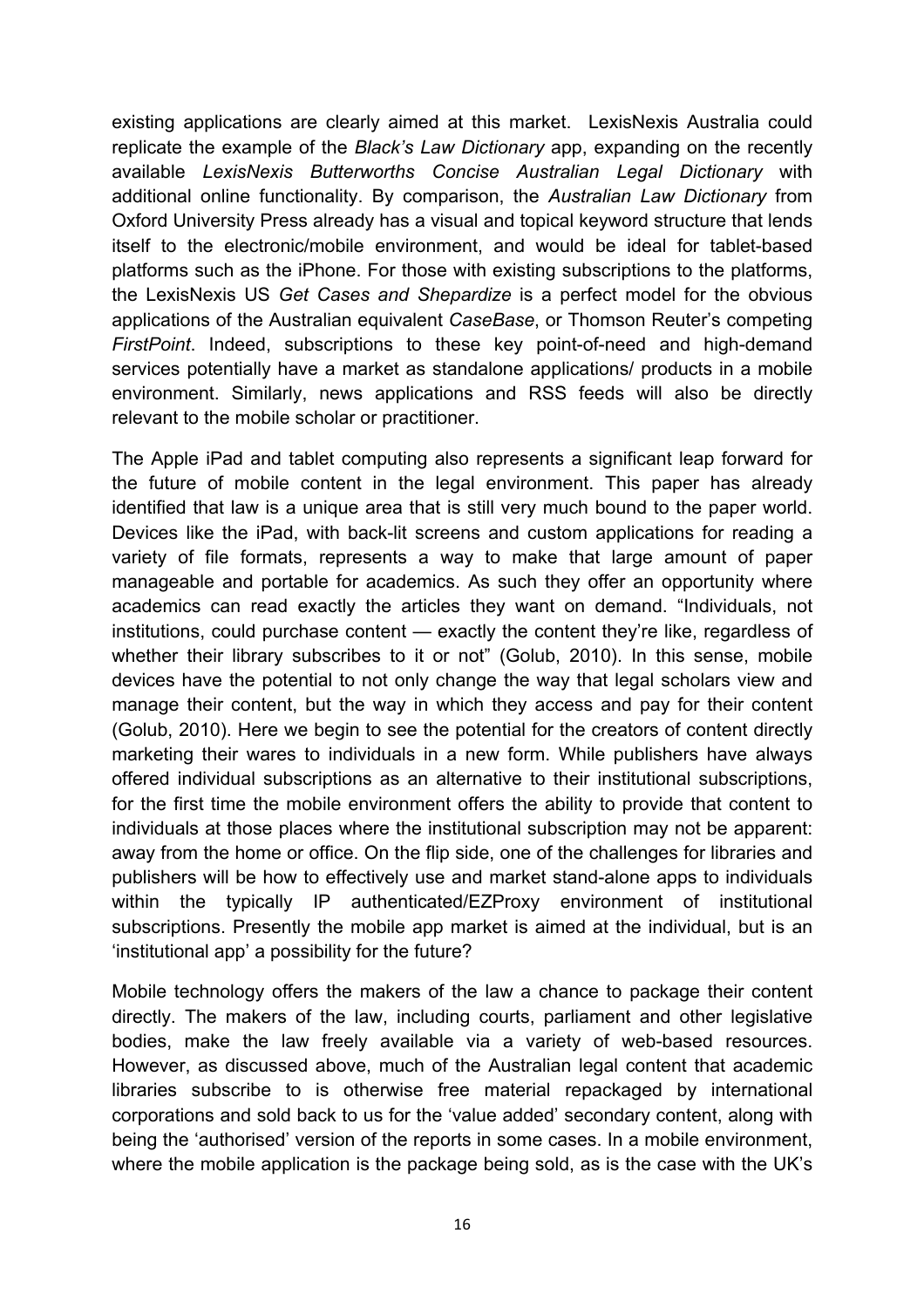iLegal Legislation, perhaps it is now possible for the creators of that content to circumvent the publishers and directly provide content via their own applications. Indeed, AustLII has begun this process to some extent with the automated citator service LawCite, challenging the dominance of the subscription only CaseBase or FirstPoint. The courts, parliament and other government bodies are in a perfect position to directly provide legal scholars and practitioners with free legal information at their point of need, and a mobile interface is an ideal way to do this, providing what Ally (2010, p. xxxiv) refers to this empowering possibility as "government in the citizen's pocket". Speaking of the situation in the UK, Susskind (2010a) commented that "imaginative, entrepreneurial and market-driven alternative providers of legal services…will find ways of making state funding go farther…and of delivering service in ways that consumers find convenient". He adds that "richer online legal resources are needed…We must learn from other jurisdictions and professions" (Susskind, 2010a). As we have already demonstrated above, if providers of medical content are able to provide point of need services for medical practitioners, then surely the role of legal professionals and the creators of those laws can extend this lesson to the provision of legal content in the mobile environment.

Finally, any applications created for the mobile scholar or practitioner would necessarily be device agnostic. That is, the ability to use the same application or interface on a variety of devices. Much of this paper has looked at applications available specifically for the iPhone/iPod Touch, iPad or Blackberry, but this is simply due to those applications currently available being made almost exclusively for this platform. The market-driven economy of mobile devices means that the content spaces people create will be born of a multitude of devices that suit the needs of the individual at a given time or place. Content creators and facilitators will need to be flexible enough to meet the needs of these various devices.

#### **Future research**

This paper has attempted to survey the current options for legal scholars, and will certainly be worth visiting again in 12 months or so. Additionally, while the survey of the UNSW Faculty of Law researchers has provided some valuable insights into the behaviour of legal scholars at one institution, it would of course be useful to expand that survey to other academic institutions, as well as practitioners, courts, lawmaking bodies and other institutions. As the research indicated, some of the most highly valued tools are those that are useful as point-of-need applications, and it is anticipated that practitioner groups would have the most to gain from the use of these tools. Much of the literature to date has also concentrated on mobile services, while the types of content being delivered – especially in the context of content delivered by libraries to the end-user - remains largely unexplored. Naturally, there is a tremendous scope for the role of libraries in the provision of content to mobile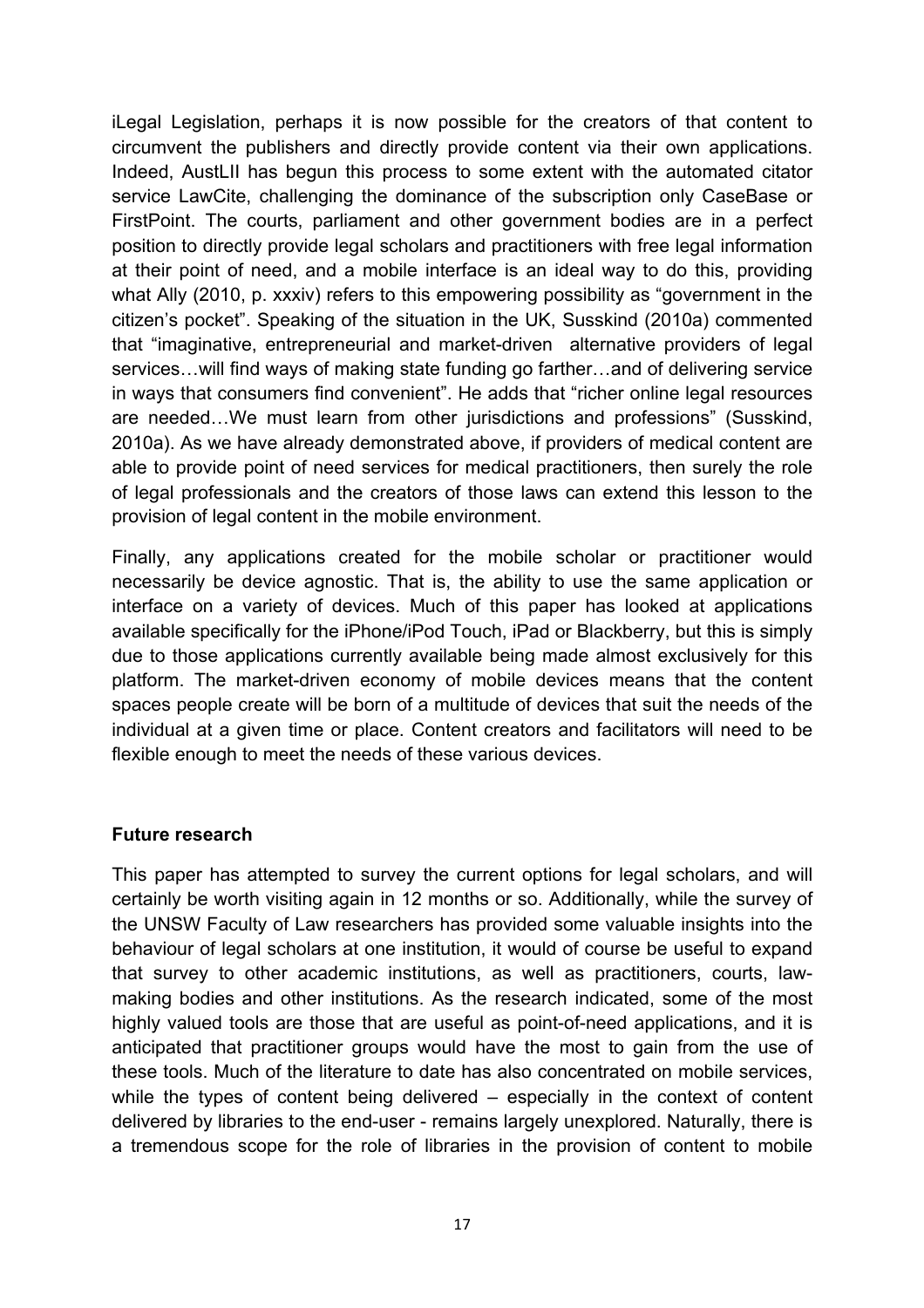devices, especially as publishers come to grips with how to market mobile apps in an academic context.

## **Conclusion**

Legal scholars stand at a crossroads in much the same way that they did 15 years ago at the launch of major free e-content for law, with a new technology that also asks us to rethink where we are accessing content or our 'content space'. Academics appear to be willing to access academic content via their mobile devices, although cost and a lack of awareness/availability of legal-specific content is currently a prohibitive factor in the wider adoption of mobile applications for the legal discipline. Accessing legal content is no longer tied to a fixed time or place, and nor is legal publishing reliant on a handful of vendors. Publishers are slowly responding to the mobile market, with a number of tailored applications and mobile websites, but this is only part of the movement. Instead, imaginative individuals responding directly to the market's demands can create content to fill these spaces at their point of need.

### **References**

- Ally, M. (2010). Introduction: a virtual library in everyone's pockets is a step closer to education for all. In M. Ally & G. Needham (Eds.), *M-libraries 2: a virtual library in everyone's pocket* (pp. xxxiii-xxxvi). London: Facet Publishing.
- Ally, M., & Needham, G. (Eds.). (2010). *M-libraries 2: a virtual library in everyone's pocket*. London: Facet Publishing.
- Anderson, J. a. R. L. (2008, 14 December 2008). Pew Internet & American Life Project. Retrieved 1 April, 2010, from http://www.pewinternet.org/~/media//Files/Reports/2008/PIP\_FutureInternet3. pdf
- Arewa, O. B. (2006). Open access in a closed universe: Lexis, Westlaw, law schools, and the legal information market.(Symposium: Open Access Publishing and the Future of Legal Scholarship). *Lewis and Clark Law Review, 10*(4), 797- 839.
- Aubusson, P., Schuck, S., & Burden, K. (2009). Mobile Learning for Teacher Professional Learning: Benefits, Obstacles and Issues. *ALT J: Research in Learning Technology, 17*(3), 233-247.
- Busis, N. (2010). Mobile Phones to Improve the Practice of Neurology. *Neurologic Clinics, 28*(2), 395-410.

Coyne, R. (2010). *The Tuning of Place*. Cambridge and London: The MIT Press.

- Doctorow, C. (2010, 2 April). Why I won't buy an iPad (and think you shouldn't, either). Retrieved 10 April, 2010, from http://www.boingboing.net/2010/04/02/why-i-wont-buy-an-ipad-and-think-youshouldnt-either.html
- Engraved Ltd. (2010). FAQ. *iLegal. The law in your pocket.* Retrieved 1 July, 2010, from http://www.ilegalapps.com/faqs.html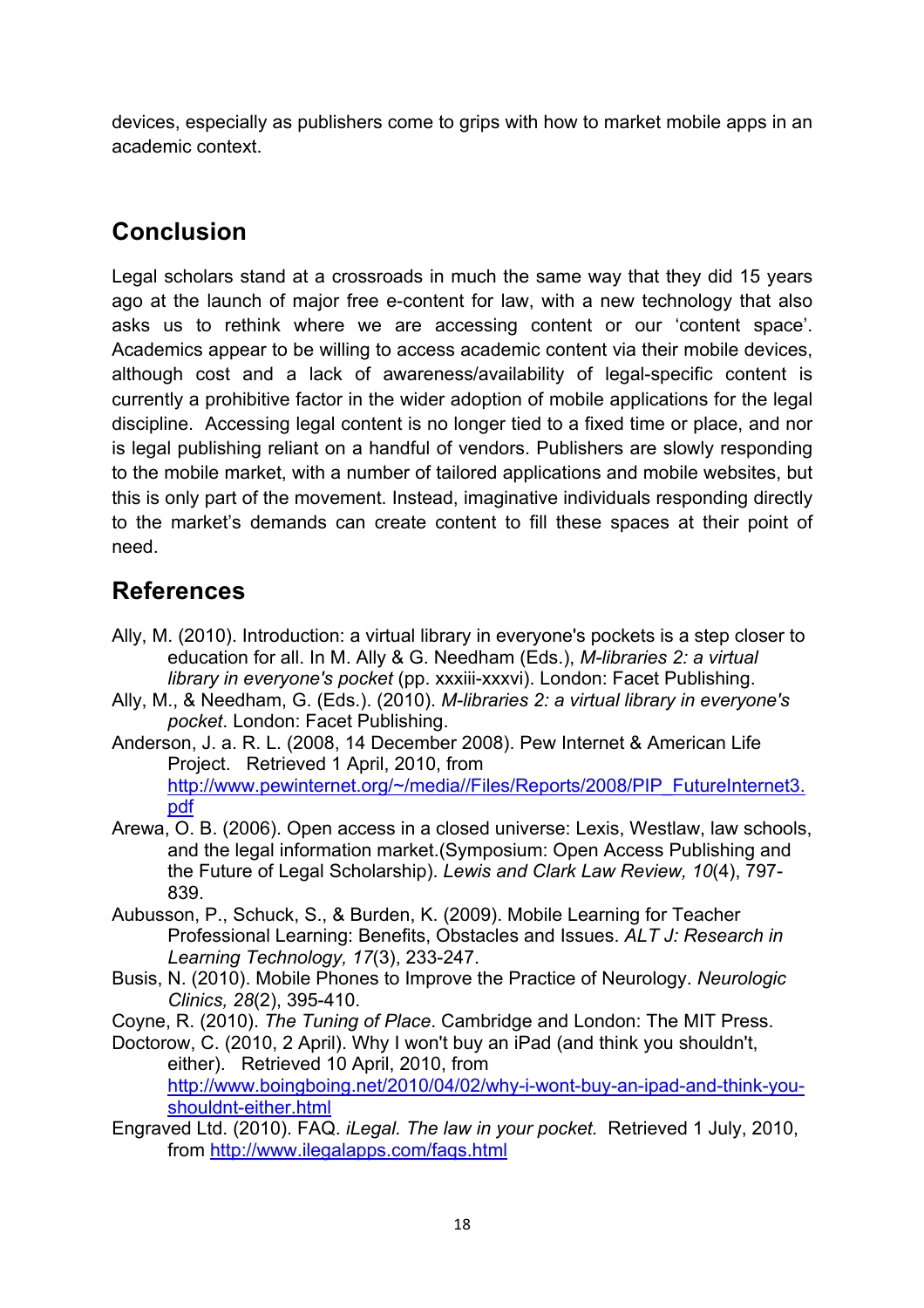Golub, A. (2010, 12 July). The iPad for Academics. *Inside Higher Ed* Retrieved 13 July, 2010, from

http://www.insidehighered.com/layout/set/print/views/2010/07/12/golub

- Greenleaf, G. (2010). The global development of free access to legal information. *European Journal of Law and Technology, 1*(1). Retrieved from http://ejlt.org//article/view/17/39
- Hane, P. J. (2009). Thomson Reuters Talks About Its Mobile Strategy. Retrieved 22 May, 2010, from http://newsbreaks.infotoday.com/NewsBreaks/Thomson-Reuters-Talks-About-Its-Mobile-Strategy-55430.asp
- Harris, V., Smith, A. C., & Armfield, N. R. (2007). Education for regional health professionals using mobile videoconferencing. *Journal of Telemedicine and Telecare, 13*, 44-47.
- Hauser, S. E., Demner-Fushman, D., Ford, G., & Thoma, G. R. (2004, 24-25 June). *A testbed system for mobile point-of-care information delivery.* Paper presented at the 17th IEEE Symposium on Computer-Based Medical Systems
- Iluyemi, A. (2008). Mobile information access for community-based health workers in developing countries. In G. Needham, & Ally, M. (Ed.), *M-libraries : libraries on the move to provide virtual access* (pp. 95-108). London: Facet.
- Johnson, L., Levine, A., & Smith, R. (2009). *The 2009 Horizon Report*. Austin, Texas: New Media Consortium.
- Johnson, L., Levine, A., Smith, R., & Stone, S. (2010). *The 2010 Horizon Report*. Austin, Texas: The New Media Consortium.
- Kajewski, C. M. (2010). The iPhone: Is it an indispensable tool for medical students? *Australian Medical Student Journal, 1*(1), 61-62.
- Knorr, E., & Gruman, G. (2008). What cloud computing really means. *InfoWorld* Retrieved 31 July, 2010, from http://www.infoworld.com/d/cloudcomputing/what-cloud-computing-really-means-031
- Kroski, E. (2008). On the Move with the Mobile Web: Libraries and Mobile Technologies. *Library Technology Reports, 44*. Retrieved 10 April 2010 from Expanded Academic ASAP.
- Lee, I. (2007). Mobile learning: Its challenges and opportunities for culturally heterogeneous society. . Retrieved 10 April, 2010, from http://www.initiatives.refer.org/Initiatives-2005/document.php?id=232
- LexisNexis Australia. (2010). Unreported Judgments (beta) for your mobile device. Retrieved 25 May, 2010, from http://www.lexisnexis.com.au/products/research-solutions/unreportedjudgments-for-mobile.aspx
- McKenzie, B. (2010, January 24). Westlaw Next. *Out of the Jungle* Retrieved 9 July, 2010, from http://outofthejungle.blogspot.com/2010/01/westlaw-next.html
- Miniwatts Marketing Group. (2010, 19 June). Internet Usage Statistics: The Internet Big Picture - World Internet Users and Population Stats. *Internet World Stats* Retrieved 5 July, 2010, from http://www.internetworldstats.com/stats.htm
- Naughton, J. (2008). Libraries in a networked society. In G. Needham, & Ally, M. (Ed.), *M-libraries : libraries on the move to provide virtual access* (pp. 3-15). London: Facet.
- Nearly Legal. (2010, 20 April 2010). On the naughty step there's not an app for that. Retrieved 1 July, 2010, from http://nearlylegal.co.uk/blog/2010/04/onthe-naughty-step-theres-not-an-app-for-that/
- Needham, G., & Ally, M. (Eds.). (2008). *M-libraries : libraries on the move to provide virtual access*. London: Facet.